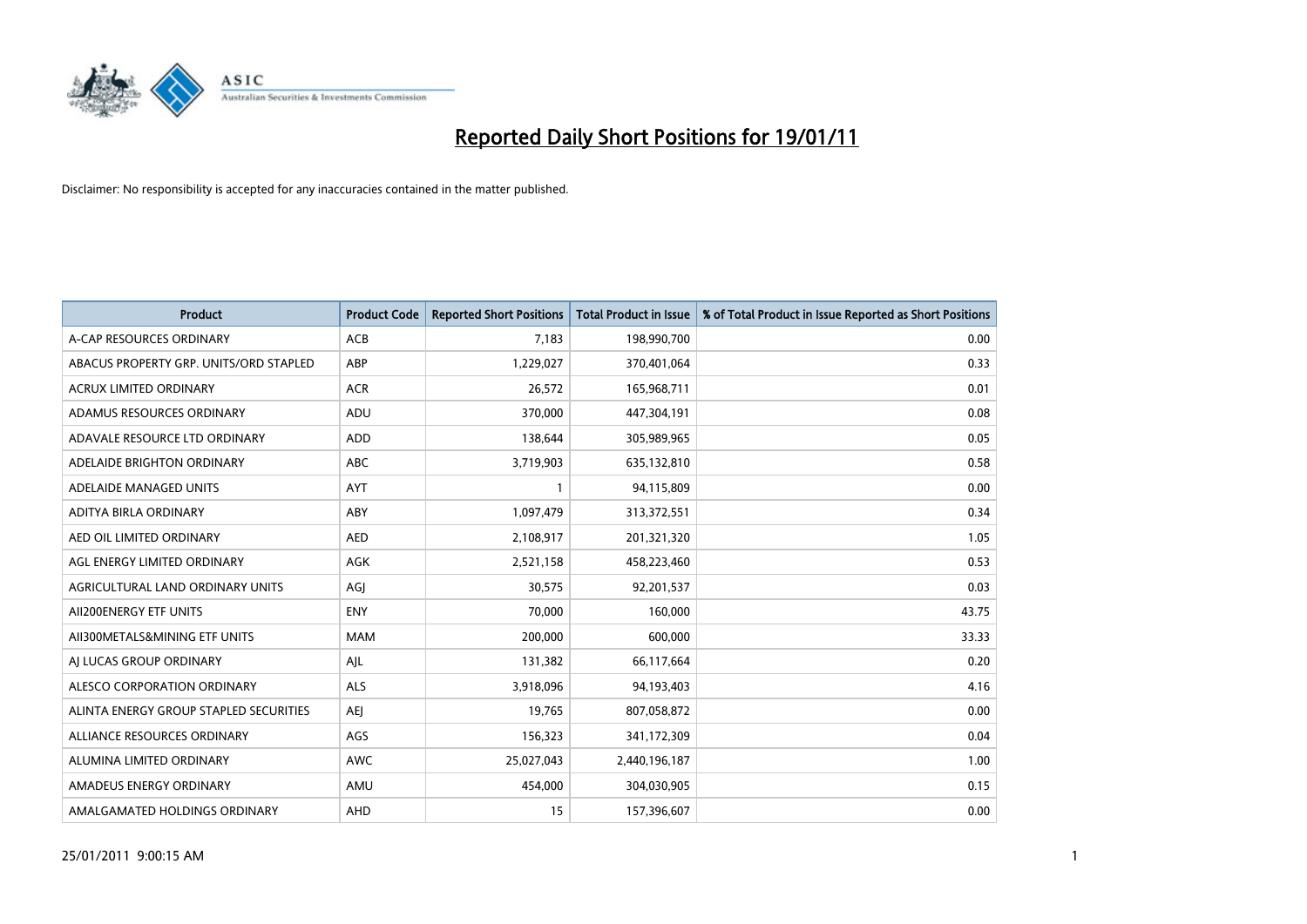

| <b>Product</b>                          | <b>Product Code</b> | <b>Reported Short Positions</b> | Total Product in Issue | % of Total Product in Issue Reported as Short Positions |
|-----------------------------------------|---------------------|---------------------------------|------------------------|---------------------------------------------------------|
| AMCOR LIMITED ORDINARY                  | <b>AMC</b>          | 3,357,701                       | 1,225,440,483          | 0.25                                                    |
| AMP CAPITAL CHINA ORDINARY UNITS        | AGF                 | 65,310                          | 337,034,455            | 0.02                                                    |
| AMP LIMITED ORDINARY                    | AMP                 | 15,975,299                      | 2,094,424,200          | 0.71                                                    |
| AMPELLA MINING ORDINARY                 | <b>AMX</b>          | 458,587                         | 201,225,108            | 0.22                                                    |
| ANSELL LIMITED ORDINARY                 | <b>ANN</b>          | 3,421,450                       | 133,007,903            | 2.59                                                    |
| ANTARES ENERGY LTD ORDINARY             | <b>AZZ</b>          | 14,180                          | 299,333,110            | 0.00                                                    |
| ANZ BANKING GRP LTD ORDINARY            | <b>ANZ</b>          | 5,031,566                       | 2,596,003,708          | 0.19                                                    |
| APA GROUP STAPLED SECURITIES            | <b>APA</b>          | 7,062,373                       | 551,689,118            | 1.29                                                    |
| APEX MINERALS NL ORDINARY               | <b>AXM</b>          | 885,146                         | 3,567,819,915          | 0.02                                                    |
| APN EUROPEAN RETAIL UNITS STAPLED SEC.  | <b>AEZ</b>          | 11,832                          | 544,910,660            | 0.00                                                    |
| APN NEWS & MEDIA ORDINARY               | <b>APN</b>          | 12,052,714                      | 606,084,019            | 2.01                                                    |
| APOLLO GAS LIMITED ORDINARY             | <b>AZO</b>          | 375,000                         | 90,400,136             | 0.41                                                    |
| AQUARIUS PLATINUM. ORDINARY             | <b>AOP</b>          | 3,285,755                       | 463,241,295            | 0.70                                                    |
| AOUILA RESOURCES ORDINARY               | <b>AQA</b>          | 2,306,609                       | 374,314,049            | 0.62                                                    |
| ARAFURA RESOURCE LTD ORDINARY           | <b>ARU</b>          | 3,409,638                       | 367,855,342            | 0.94                                                    |
| ARB CORPORATION ORDINARY                | <b>ARP</b>          | 52,437                          | 72,481,302             | 0.07                                                    |
| ARDENT LEISURE GROUP STAPLED SECURITIES | AAD                 | 2,195,150                       | 312,836,274            | 0.71                                                    |
| ARISTOCRAT LEISURE ORDINARY             | <b>ALL</b>          | 28,940,794                      | 533,983,910            | 5.43                                                    |
| <b>ASCIANO LIMITED ORDINARY</b>         | <b>AIO</b>          | 26,689,631                      | 2,926,103,883          | 0.91                                                    |
| ASG GROUP LIMITED ORDINARY              | <b>ASZ</b>          | 6,170                           | 168,247,718            | 0.00                                                    |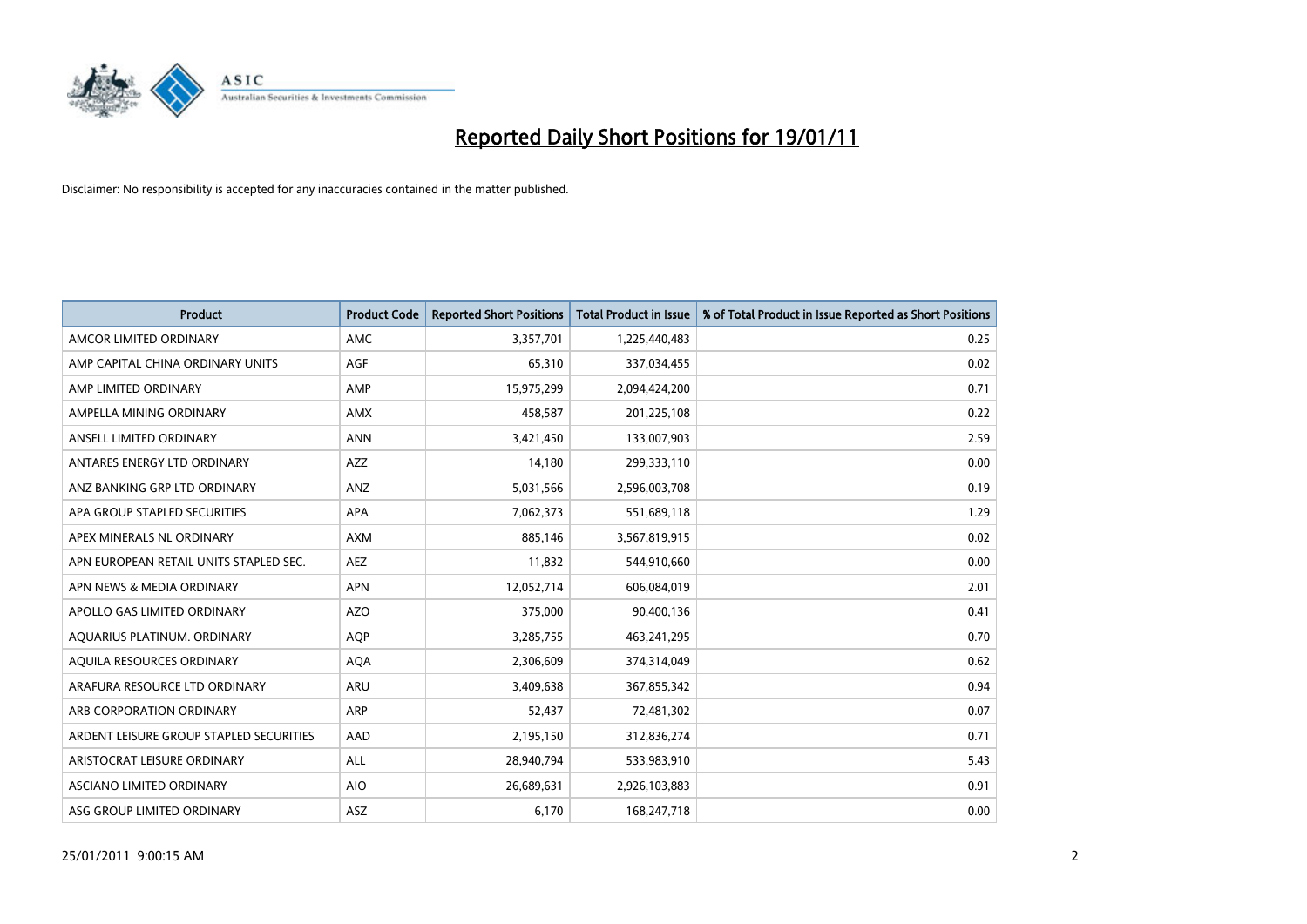

| <b>Product</b>                            | <b>Product Code</b> | <b>Reported Short Positions</b> | Total Product in Issue | % of Total Product in Issue Reported as Short Positions |
|-------------------------------------------|---------------------|---------------------------------|------------------------|---------------------------------------------------------|
| ASPEN GROUP ORD/UNITS STAPLED             | <b>APZ</b>          | 1,156,916                       | 588,269,075            | 0.17                                                    |
| ASPIRE MINING LTD ORDINARY                | <b>AKM</b>          | 61,984                          | 383,673,344            | 0.02                                                    |
| <b>ASTON RES LTD ORDINARY</b>             | <b>AZT</b>          | 1,062                           | 204,527,604            | 0.00                                                    |
| ASTRO JAP PROP GROUP STAPLED SEC. DEF SET | AJADC               | 49,051                          | 50,821,217             | 0.10                                                    |
| ASX LIMITED ORDINARY                      | ASX                 | 1,090,663                       | 175,136,729            | 0.63                                                    |
| ATLANTIC LIMITED ORDINARY                 | ATI                 | 451,787                         | 110,463,778            | 0.41                                                    |
| ATLAS IRON LIMITED ORDINARY               | <b>AGO</b>          | 9,191,405                       | 547,089,119            | 1.66                                                    |
| ATOMIC RESOURCES ORDINARY                 | <b>ATQ</b>          | 100,000                         | 137,733,053            | 0.07                                                    |
| AUCKLAND INTERNATION ORDINARY             | AIA                 | 121,987                         | 1,317,998,787          | 0.01                                                    |
| <b>AURORA OIL &amp; GAS ORDINARY</b>      | <b>AUT</b>          | 1,056,852                       | 380,037,862            | 0.27                                                    |
| AUSDRILL LIMITED ORDINARY                 | <b>ASL</b>          | 84,679                          | 262,867,240            | 0.03                                                    |
| AUSENCO LIMITED ORDINARY                  | <b>AAX</b>          | 4,277,081                       | 122,427,576            | 3.48                                                    |
| <b>AUSTAL LIMITED ORDINARY</b>            | ASB                 | 168,145                         | 188,069,638            | 0.08                                                    |
| AUSTAR UNITED ORDINARY                    | <b>AUN</b>          | 17,463,918                      | 1,271,357,418          | 1.37                                                    |
| AUSTBROKERS HOLDINGS ORDINARY             | <b>AUB</b>          | 5                               | 54,339,433             | 0.00                                                    |
| AUSTEREO GROUP LTD. ORDINARY              | <b>AEO</b>          | 9                               | 344,783,708            | 0.00                                                    |
| AUSTIN ENGINEERING ORDINARY               | <b>ANG</b>          | 18,065                          | 71,614,403             | 0.02                                                    |
| <b>AUSTRALAND ASSETS ASSETS</b>           | AAZPB               | 1,168                           | 2,750,000              | 0.04                                                    |
| AUSTRALAND PROPERTY STAPLED SECURITY      | <b>ALZ</b>          | 2,333,827                       | 576,837,197            | 0.39                                                    |
| AUSTRALIAN AGRICULT. ORDINARY             | AAC                 | 4,633,947                       | 264,264,459            | 1.73                                                    |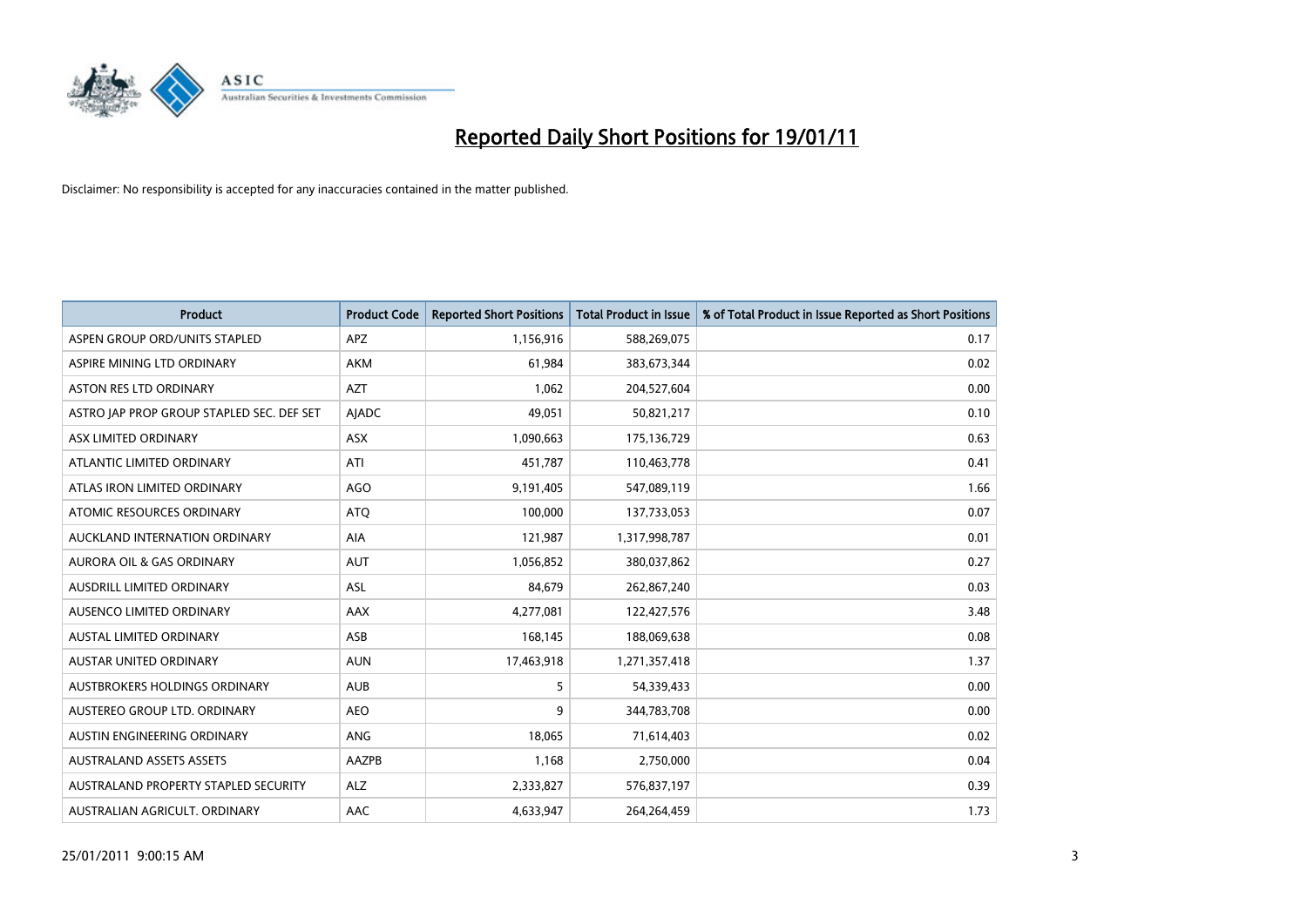

| <b>Product</b>                        | <b>Product Code</b> | <b>Reported Short Positions</b> | <b>Total Product in Issue</b> | % of Total Product in Issue Reported as Short Positions |
|---------------------------------------|---------------------|---------------------------------|-------------------------------|---------------------------------------------------------|
| <b>AUSTRALIAN EDUCATION UNITS</b>     | <b>AEU</b>          | 625,000                         | 134,973,383                   | 0.46                                                    |
| AUSTRALIAN INFRASTR. UNITS/ORDINARY   | <b>AIX</b>          | 305,359                         | 620,733,944                   | 0.06                                                    |
| AUSTRALIAN MINES LTD ORDINARY         | <b>AUZ</b>          | 1,400,000                       | 349,083,108                   | 0.40                                                    |
| AUSTRALIAN PHARM. ORDINARY            | API                 | 830,886                         | 488,115,883                   | 0.16                                                    |
| <b>AUTOMOTIVE HOLDINGS ORDINARY</b>   | <b>AHE</b>          | 518,720                         | 226,387,577                   | 0.22                                                    |
| AVEXA LIMITED ORDINARY                | <b>AVX</b>          | 243,657                         | 847,688,779                   | 0.03                                                    |
| AVOCA RESOURCES ORDINARY              | <b>AVO</b>          | 608,716                         | 303,239,660                   | 0.20                                                    |
| AWE LIMITED ORDINARY                  | <b>AWE</b>          | 5,184,592                       | 521,871,941                   | 1.00                                                    |
| AXA ASIA PACIFIC ORDINARY             | <b>AXA</b>          | 1,116,813                       | 2,067,095,545                 | 0.05                                                    |
| <b>BANDANNA ENERGY ORDINARY</b>       | <b>BND</b>          | 28,000                          | 426,265,482                   | 0.01                                                    |
| BANK OF QUEENSLAND. ORDINARY          | <b>BOO</b>          | 1,794,333                       | 222,072,957                   | 0.81                                                    |
| <b>BASS STRAIT OIL CO ORDINARY</b>    | <b>BAS</b>          | 1,482                           | 291,030,250                   | 0.00                                                    |
| BATHURST RESOURCES ORDINARY           | <b>BTU</b>          | 3,556,239                       | 608,890,044                   | 0.58                                                    |
| <b>BAUXITE RESOURCE LTD ORDINARY</b>  | <b>BAU</b>          | 35,697                          | 234,379,896                   | 0.02                                                    |
| <b>BC IRON LIMITED ORDINARY</b>       | <b>BCI</b>          | 37,688                          | 92,561,000                    | 0.04                                                    |
| BEACH ENERGY LIMITED ORDINARY         | <b>BPT</b>          | 3,236,384                       | 1,099,021,290                 | 0.29                                                    |
| BEADELL RESOURCE LTD ORDINARY         | <b>BDR</b>          | 166,205                         | 622,007,828                   | 0.03                                                    |
| BENDIGO AND ADELAIDE ORDINARY         | <b>BEN</b>          | 6,161,355                       | 357,615,138                   | 1.70                                                    |
| BENDIGO AND ADELAIDE RESET PREFERENCE | <b>BENPB</b>        | 135,205                         | 900,000                       | 15.02                                                   |
| BERKELEY RESOURCES ORDINARY           | <b>BKY</b>          | 67,293                          | 141,935,898                   | 0.04                                                    |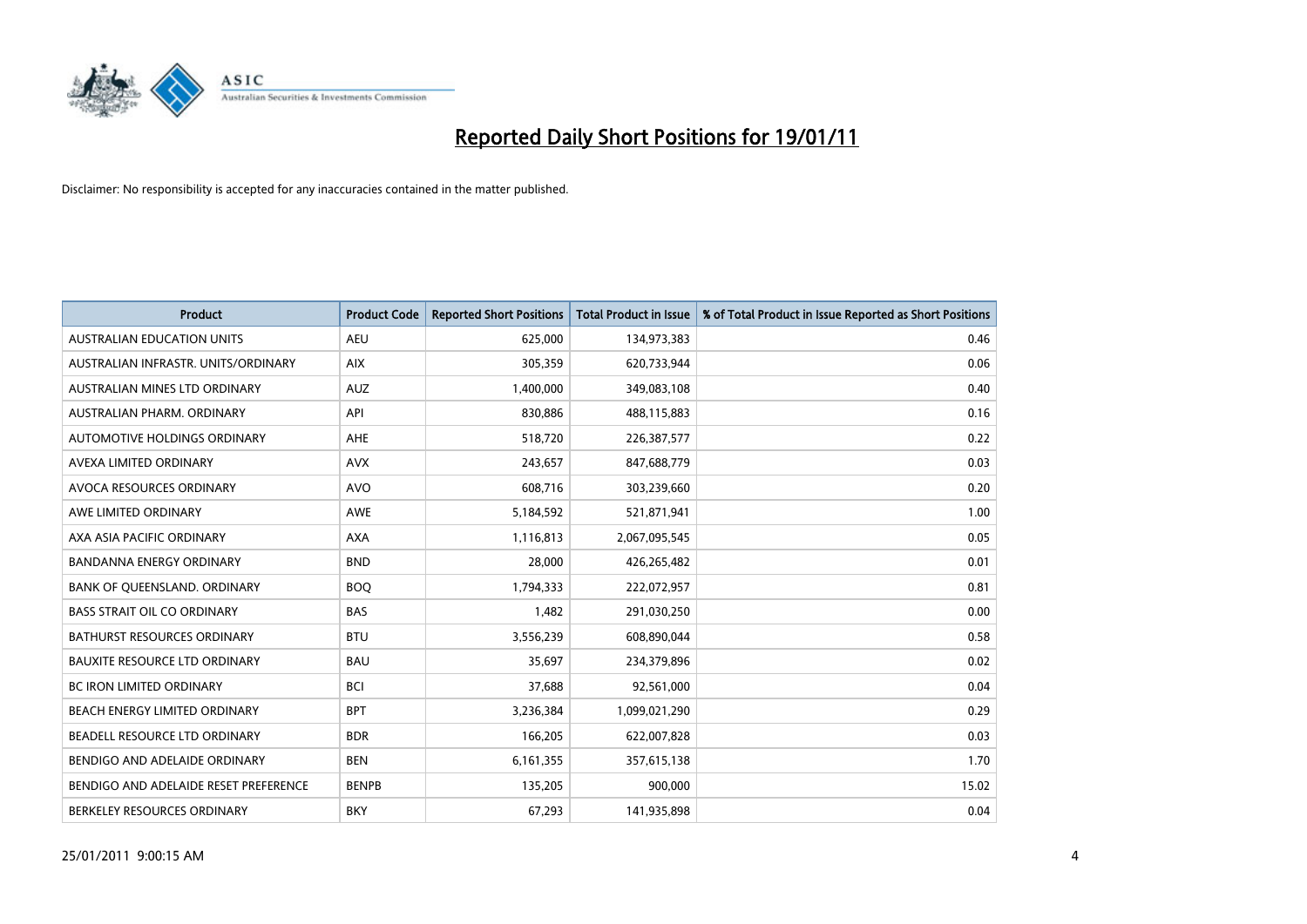

| <b>Product</b>                           | <b>Product Code</b> | <b>Reported Short Positions</b> | Total Product in Issue | % of Total Product in Issue Reported as Short Positions |
|------------------------------------------|---------------------|---------------------------------|------------------------|---------------------------------------------------------|
| BETASHARES ASX FIN ETF UNITS             | <b>OFN</b>          | 50                              | 4,509,251              | 0.00                                                    |
| BHP BILLITON LIMITED ORDINARY            | <b>BHP</b>          | 23,808,129                      | 3,356,081,497          | 0.70                                                    |
| <b>BILLABONG ORDINARY</b>                | <b>BBG</b>          | 9,101,267                       | 253,613,826            | 3.57                                                    |
| <b>BIOTA HOLDINGS ORDINARY</b>           | <b>BTA</b>          | 1,902,167                       | 180,805,565            | 1.05                                                    |
| <b>BISALLOY STEEL ORDINARY</b>           | <b>BIS</b>          | 84,480                          | 216,455,965            | 0.04                                                    |
| BKI INVESTMENT LTD ORDINARY              | BKI                 | 508                             | 420,919,092            | 0.00                                                    |
| <b>BLACKTHORN RESOURCES ORDINARY</b>     | <b>BTR</b>          | 35,848                          | 106,885,300            | 0.03                                                    |
| <b>BLUESCOPE STEEL LTD ORDINARY</b>      | <b>BSL</b>          | 38,041,910                      | 1,842,207,385          | 2.07                                                    |
| <b>BOART LONGYEAR ORDINARY</b>           | <b>BLY</b>          | 3,767,057                       | 461,163,412            | 0.81                                                    |
| <b>BOOM LOGISTICS ORDINARY</b>           | <b>BOL</b>          | 415,388                         | 461,500,712            | 0.09                                                    |
| BORAL LIMITED. ORDINARY                  | <b>BLD</b>          | 27,986,860                      | 724,446,767            | 3.87                                                    |
| BOTSWANA METALS LTD ORDINARY             | <b>BML</b>          | 7,000                           | 107,787,762            | 0.01                                                    |
| <b>BOW ENERGY LIMITED ORDINARY</b>       | <b>BOW</b>          | 129,779                         | 348,972,041            | 0.03                                                    |
| <b>BRADKEN LIMITED ORDINARY</b>          | <b>BKN</b>          | 779,549                         | 139,639,929            | 0.58                                                    |
| <b>BRAMBLES LIMITED ORDINARY</b>         | <b>BXB</b>          | 11,593,279                      | 1,450,666,570          | 0.81                                                    |
| <b>BREVILLE GROUP LTD ORDINARY</b>       | <b>BRG</b>          | 2.740                           | 129,615,322            | 0.00                                                    |
| <b>BRICKWORKS LIMITED ORDINARY</b>       | <b>BKW</b>          | 18,012                          | 147,567,333            | 0.01                                                    |
| <b>BROCKMAN RESOURCES ORDINARY</b>       | <b>BRM</b>          | 172,802                         | 144,793,151            | 0.13                                                    |
| BT INVESTMENT MNGMNT ORDINARY            | <b>BTT</b>          | 554,791                         | 160,000,000            | 0.35                                                    |
| <b>BUNNINGS WAREHOUSE ORDINARY UNITS</b> | <b>BWP</b>          | 1,227,665                       | 427,042,646            | 0.28                                                    |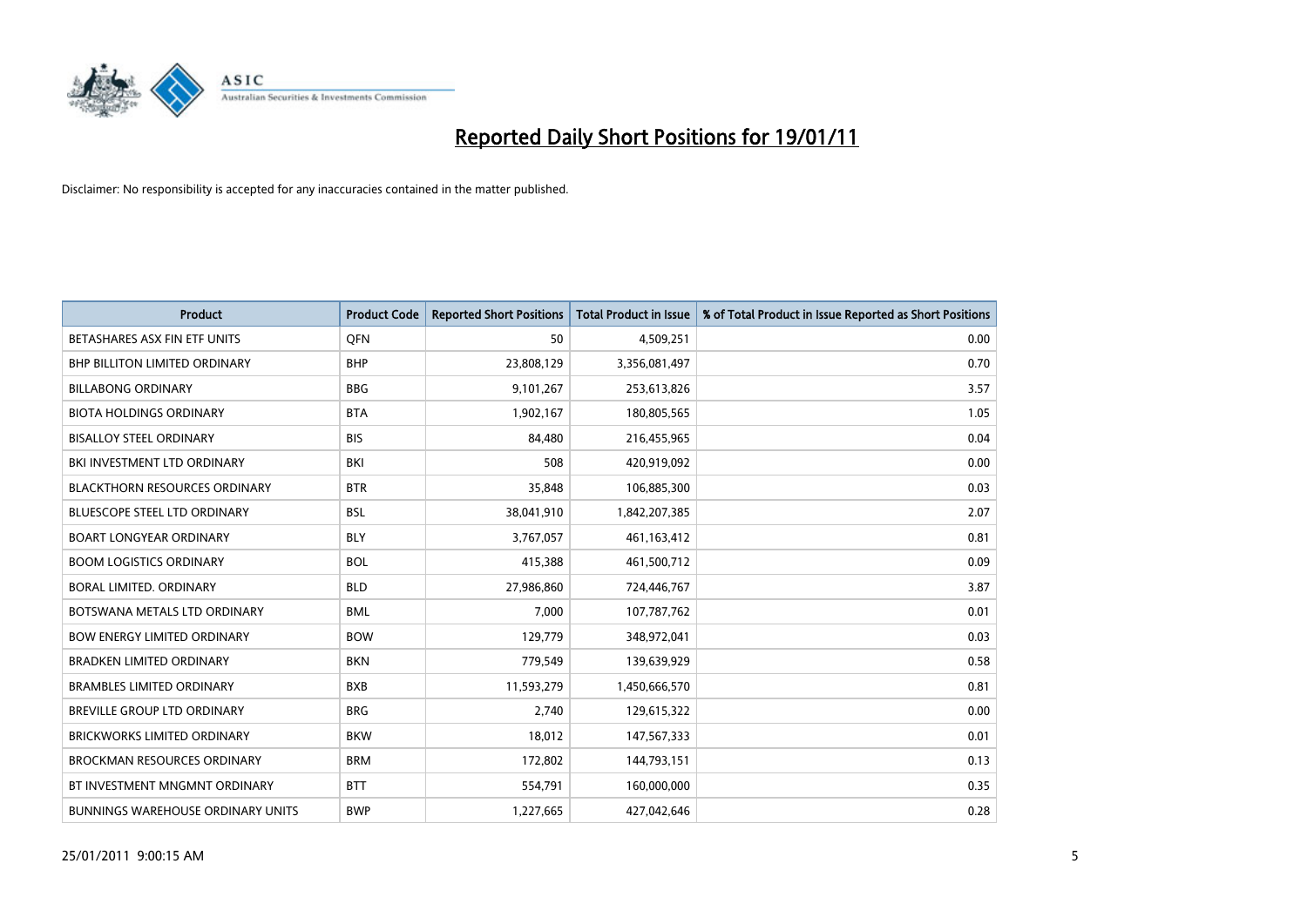

| <b>Product</b>                             | <b>Product Code</b> | <b>Reported Short Positions</b> | <b>Total Product in Issue</b> | % of Total Product in Issue Reported as Short Positions |
|--------------------------------------------|---------------------|---------------------------------|-------------------------------|---------------------------------------------------------|
| <b>BUREY GOLD LIMITED ORDINARY</b>         | <b>BYR</b>          | 250,813                         | 245,872,407                   | 0.10                                                    |
| <b>BURU ENERGY ORDINARY</b>                | <b>BRU</b>          | 155,589                         | 182,780,549                   | 0.09                                                    |
| CABCHARGE AUSTRALIA ORDINARY               | CAB                 | 1,140,537                       | 120,437,014                   | 0.94                                                    |
| CALTEX AUSTRALIA ORDINARY                  | <b>CTX</b>          | 5,384,547                       | 270,000,000                   | 2.01                                                    |
| <b>CAMPBELL BROTHERS ORDINARY</b>          | CPB                 | 59,130                          | 67,503,411                    | 0.09                                                    |
| CAPE LAMBERT RES LTD ORDINARY              | <b>CFE</b>          | 1,129,656                       | 584,125,691                   | 0.18                                                    |
| <b>CARBON ENERGY ORDINARY</b>              | <b>CNX</b>          | 802.983                         | 640,569,620                   | 0.12                                                    |
| CARDNO LIMITED ORDINARY                    | CDD                 | 21,253                          | 106,250,491                   | 0.02                                                    |
| CARNARVON PETROLEUM ORDINARY               | <b>CVN</b>          | 1,645,440                       | 687,820,634                   | 0.25                                                    |
| <b>CARNEGIE WAVE ENERGY ORDINARY</b>       | <b>CWE</b>          | 83,000                          | 859,087,627                   | 0.01                                                    |
| CARPATHIAN RESOURCES ORDINARY              | <b>CPN</b>          | 75,000                          | 265,533,501                   | 0.03                                                    |
| CARPENTARIA EXP. LTD ORDINARY              | CAP                 | 9.777                           | 94,341,301                    | 0.01                                                    |
| CARSALES.COM LTD ORDINARY                  | <b>CRZ</b>          | 3,540,734                       | 234,073,300                   | 1.51                                                    |
| CASH CONVERTERS ORD/DIV ACCESS             | CCV                 | 69,244                          | 379,761,025                   | 0.01                                                    |
| <b>CASPIAN OIL &amp; GAS ORDINARY</b>      | <b>CIG</b>          | 50,000                          | 1,331,500,513                 | 0.00                                                    |
| CATALPA RESOURCES ORDINARY                 | CAH                 | 120,855                         | 162,832,907                   | 0.08                                                    |
| CEC GROUP LIMITED ORDINARY                 | <b>CEG</b>          | 1,750                           | 79,662,662                    | 0.00                                                    |
| <b>CELLNET GROUP ORDINARY</b>              | <b>CLT</b>          | 1,342                           | 69,875,723                    | 0.00                                                    |
| CENTRAL PETROLEUM ORDINARY                 | <b>CTP</b>          | 11,455                          | 982,298,842                   | 0.00                                                    |
| <b>CENTRO PROPERTIES UNITS/ORD STAPLED</b> | <b>CNP</b>          | 62,846                          | 972,414,514                   | 0.00                                                    |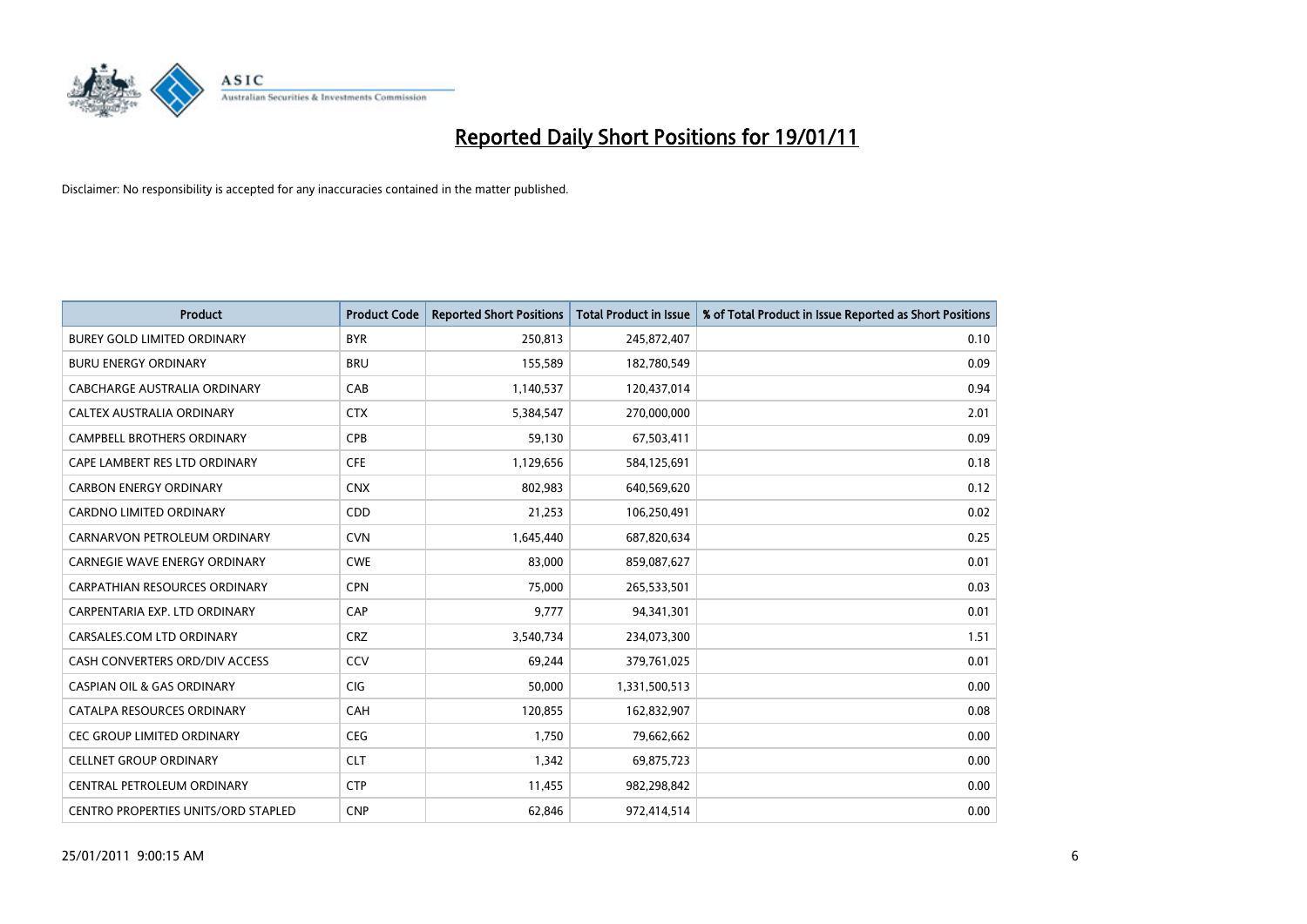

| <b>Product</b>                                | <b>Product Code</b> | <b>Reported Short Positions</b> | <b>Total Product in Issue</b> | % of Total Product in Issue Reported as Short Positions |
|-----------------------------------------------|---------------------|---------------------------------|-------------------------------|---------------------------------------------------------|
| <b>CENTRO RETAIL GROUP STAPLED SECURITIES</b> | <b>CER</b>          | 770,843                         | 2,286,399,424                 | 0.03                                                    |
| <b>CERAMIC FUEL CELLS ORDINARY</b>            | <b>CFU</b>          | 362,607                         | 1,201,353,566                 | 0.02                                                    |
| <b>CFS RETAIL PROPERTY UNITS</b>              | <b>CFX</b>          | 37,269,365                      | 2,825,628,530                 | 1.31                                                    |
| CGA MINING LIMITED ORDINARY                   | CGX                 | 50,000                          | 333,265,726                   | 0.02                                                    |
| <b>CHALICE GOLD MINES ORDINARY</b>            | <b>CHN</b>          | 48.813                          | 211,455,886                   | 0.02                                                    |
| <b>CHALLENGER DIV.PRO. STAPLED UNITS</b>      | <b>CDI</b>          | 62,221                          | 913,426,007                   | 0.00                                                    |
| <b>CHALLENGER INFRAST, STAPLED UNITS</b>      | <b>CIF</b>          | 8.740                           | 316,223,785                   | 0.00                                                    |
| <b>CHALLENGER LIMITED ORDINARY</b>            | <b>CGF</b>          | 6,000,801                       | 501,959,841                   | 1.19                                                    |
| CHANDLER MACLEOD LTD ORDINARY                 | <b>CMG</b>          | 24,970                          | 422,031,685                   | 0.00                                                    |
| CHARTER HALL GROUP STAPLED US PROHIBIT.       | <b>CHC</b>          | 551,428                         | 306,341,814                   | 0.17                                                    |
| <b>CHARTER HALL OFFICE UNIT</b>               | COO                 | 1,581,975                       | 493,319,730                   | 0.32                                                    |
| <b>CHARTER HALL RETAIL UNITS</b>              | <b>CQR</b>          | 367,108                         | 305,810,723                   | 0.11                                                    |
| CHEMGENEX PHARMACEUT ORDINARY                 | <b>CXS</b>          | 195,195                         | 283,348,870                   | 0.07                                                    |
| CITIGOLD CORP LTD ORDINARY                    | <b>CTO</b>          | 2,448,060                       | 1,040,278,301                 | 0.23                                                    |
| CLINUVEL PHARMACEUT, ORDINARY                 | <b>CUV</b>          | 4,127                           | 30,379,956                    | 0.01                                                    |
| <b>CLOUGH LIMITED ORDINARY</b>                | <b>CLO</b>          | 466,585                         | 770,906,269                   | 0.05                                                    |
| <b>COAL &amp; ALLIED ORDINARY</b>             | <b>CNA</b>          | 24,700                          | 86,584,735                    | 0.02                                                    |
| COAL OF AFRICA LTD ORDINARY                   | <b>CZA</b>          | 1,651,424                       | 530,514,663                   | 0.30                                                    |
| <b>COALSPUR MINES LTD ORDINARY</b>            | <b>CPL</b>          | 2,519,539                       | 484,329,575                   | 0.53                                                    |
| COCA-COLA AMATIL ORDINARY                     | <b>CCL</b>          | 3.990.840                       | 756,003,067                   | 0.51                                                    |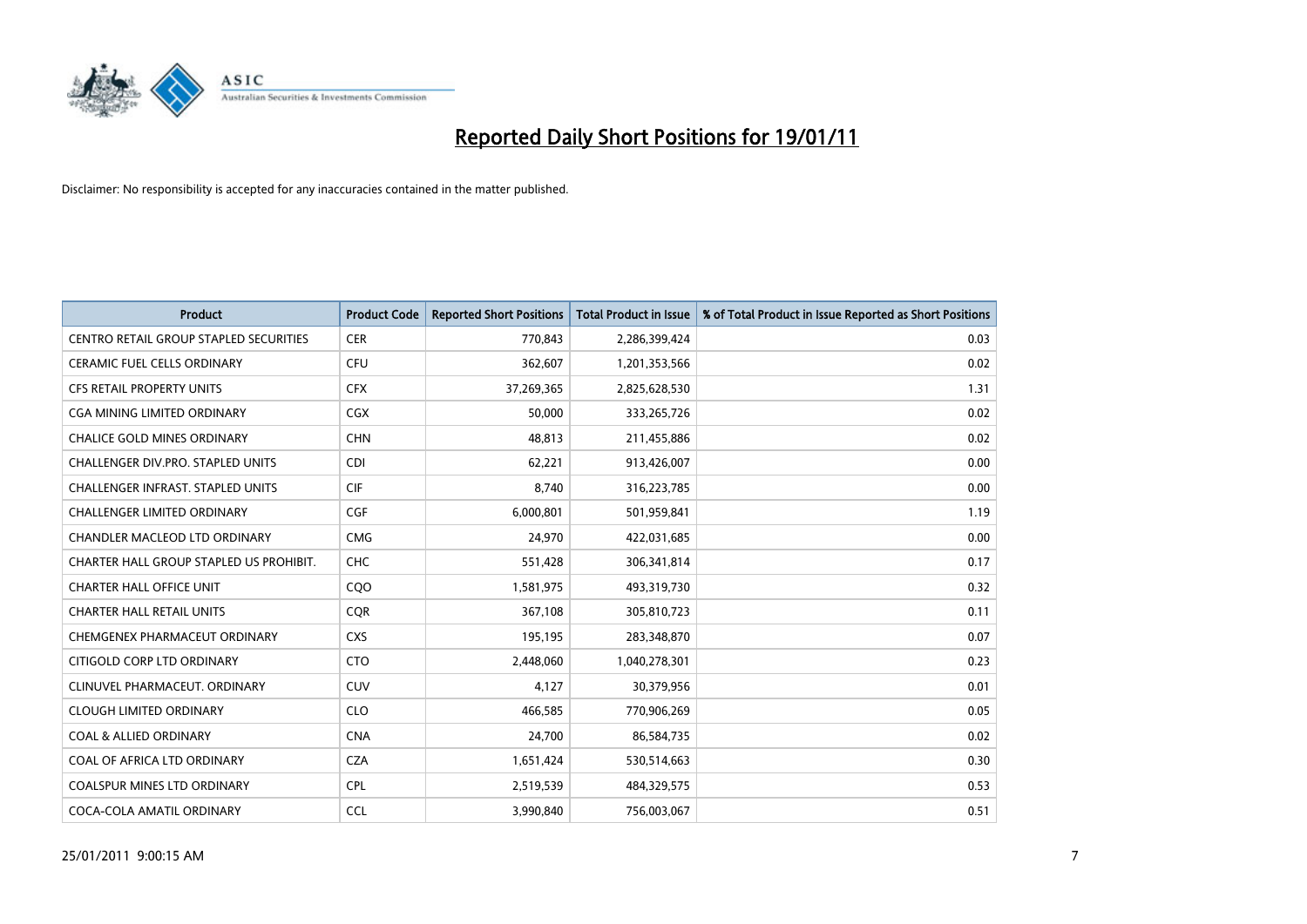

| <b>Product</b>                           | <b>Product Code</b> | <b>Reported Short Positions</b> | Total Product in Issue | % of Total Product in Issue Reported as Short Positions |
|------------------------------------------|---------------------|---------------------------------|------------------------|---------------------------------------------------------|
| <b>COCHLEAR LIMITED ORDINARY</b>         | <b>COH</b>          | 991,480                         | 56,669,257             | 1.74                                                    |
| COCKATOO COAL ORDINARY                   | <b>COK</b>          | 1,500,001                       | 1,016,096,908          | 0.15                                                    |
| <b>COFFEY INTERNATIONAL ORDINARY</b>     | <b>COF</b>          | 31,225                          | 132,577,523            | 0.02                                                    |
| COMMONWEALTH BANK, ORDINARY              | <b>CBA</b>          | 13,866,108                      | 1,548,907,074          | 0.88                                                    |
| <b>COMMONWEALTH PROP ORDINARY UNITS</b>  | <b>CPA</b>          | 13,625,063                      | 2,449,599,711          | 0.58                                                    |
| <b>COMPASS RESOURCES ORDINARY</b>        | <b>CMR</b>          | 160,952                         | 147,402,920            | 0.11                                                    |
| <b>COMPUTERSHARE LTD ORDINARY</b>        | <b>CPU</b>          | 4,928,872                       | 555,664,059            | 0.87                                                    |
| CONNECTEAST GROUP STAPLED                | <b>CEU</b>          | 45,573,353                      | 3,940,145,951          | 1.16                                                    |
| CONSOLIDATED MEDIA. ORDINARY             | <b>CMI</b>          | 2,325,854                       | 561,834,996            | 0.41                                                    |
| CONTANGO MICROCAP ORDINARY               | <b>CTN</b>          | 7,500                           | 145,708,783            | 0.01                                                    |
| CONTINENTAL COAL LTD ORDINARY            | <b>CCC</b>          | 1,000,000                       | 1,980,616,757          | 0.05                                                    |
| <b>COOPER ENERGY LTD ORDINARY</b>        | <b>COE</b>          | 104,399                         | 292,576,001            | 0.04                                                    |
| <b>COPPER STRIKE LTD ORDINARY</b>        | <b>CSE</b>          | 714                             | 129,455,571            | 0.00                                                    |
| <b>CORDLIFE LIMITED ORDINARY</b>         | CBB                 |                                 | 145,360,920            | 0.00                                                    |
| <b>COUNT FINANCIAL ORDINARY</b>          | COU                 | 691,884                         | 262,212,976            | 0.27                                                    |
| <b>CRANE GROUP LIMITED ORDINARY</b>      | <b>CRG</b>          | 2,675,726                       | 79,110,667             | 3.38                                                    |
| <b>CROMWELL GROUP STAPLED SECURITIES</b> | <b>CMW</b>          | 175,304                         | 910,985,951            | 0.02                                                    |
| <b>CROWN LIMITED ORDINARY</b>            | <b>CWN</b>          | 3,416,185                       | 754,131,800            | 0.44                                                    |
| <b>CSG LIMITED ORDINARY</b>              | CSV                 | 394,169                         | 244,928,695            | 0.15                                                    |
| <b>CSL LIMITED ORDINARY</b>              | <b>CSL</b>          | 9,970,602                       | 546,063,170            | 1.78                                                    |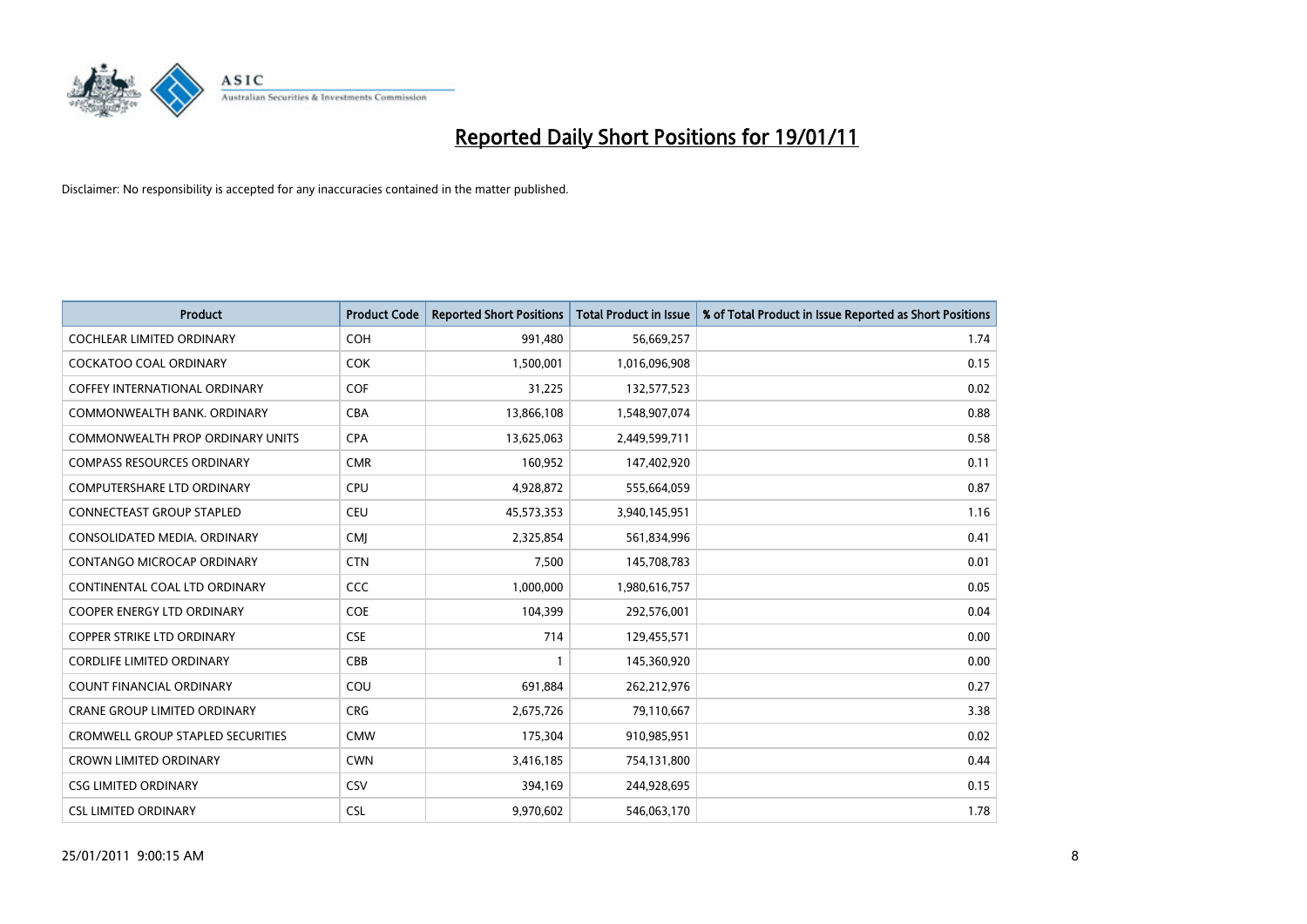

| <b>Product</b>                     | <b>Product Code</b> | <b>Reported Short Positions</b> | <b>Total Product in Issue</b> | % of Total Product in Issue Reported as Short Positions |
|------------------------------------|---------------------|---------------------------------|-------------------------------|---------------------------------------------------------|
| <b>CSR LIMITED ORDINARY</b>        | <b>CSR</b>          | 9,381,712                       | 1,517,909,514                 | 0.63                                                    |
| <b>CUDECO LIMITED ORDINARY</b>     | CDU                 | 549,422                         | 145,512,643                   | 0.37                                                    |
| <b>CUSTOMERS LIMITED ORDINARY</b>  | <b>CUS</b>          | 59,698                          | 134,869,357                   | 0.04                                                    |
| DART ENERGY LTD ORDINARY           | <b>DTE</b>          | 308,704                         | 548,188,184                   | 0.05                                                    |
| DAVID JONES LIMITED ORDINARY       | <b>DIS</b>          | 16,198,944                      | 514,034,694                   | 3.16                                                    |
| DECMIL GROUP LIMITED ORDINARY      | <b>DCG</b>          | 17,397                          | 124,204,568                   | 0.01                                                    |
| DEEP YELLOW LIMITED ORDINARY       | <b>DYL</b>          | 15,876                          | 1,126,784,458                 | 0.00                                                    |
| DEVINE LIMITED ORDINARY            | <b>DVN</b>          | 1,000                           | 634,918,223                   | 0.00                                                    |
| DEXUS PROPERTY GROUP STAPLED UNITS | <b>DXS</b>          | 5,468,019                       | 4,839,024,176                 | 0.12                                                    |
| DISCOVERY METALS LTD ORDINARY      | <b>DML</b>          | 387,439                         | 436,628,231                   | 0.10                                                    |
| DOMINION MINING ORDINARY           | <b>DOM</b>          | 174,510                         | 103,520,259                   | 0.17                                                    |
| DOMINO PIZZA ENTERPR ORDINARY      | <b>DMP</b>          | 5,377                           | 68,407,674                    | 0.01                                                    |
| DOWNER EDI LIMITED ORDINARY        | <b>DOW</b>          | 3,933,713                       | 343,178,483                   | 1.17                                                    |
| DUET GROUP STAPLED US PROHIBIT.    | <b>DUE</b>          | 1,641,515                       | 887,304,690                   | 0.19                                                    |
| DULUXGROUP LIMITED ORDINARY        | <b>DLX</b>          | 1,788,316                       | 367,456,259                   | 0.49                                                    |
| <b>DWS ADVANCED ORDINARY</b>       | <b>DWS</b>          | 49,888                          | 132,362,763                   | 0.04                                                    |
| <b>EASTERN STAR GAS ORDINARY</b>   | ESG                 | 4,904,967                       | 991,567,041                   | 0.48                                                    |
| EDT RETAIL TRUST UNITS             | <b>EDT</b>          | 99,457                          | 4,700,290,868                 | 0.00                                                    |
| <b>ELDERS LIMITED ORDINARY</b>     | <b>ELD</b>          | 12,602,894                      | 448,598,480                   | 2.79                                                    |
| ELDORADO GOLD CORP CDI 1:1         | EAU                 | 41,845                          | 20,358,131                    | 0.21                                                    |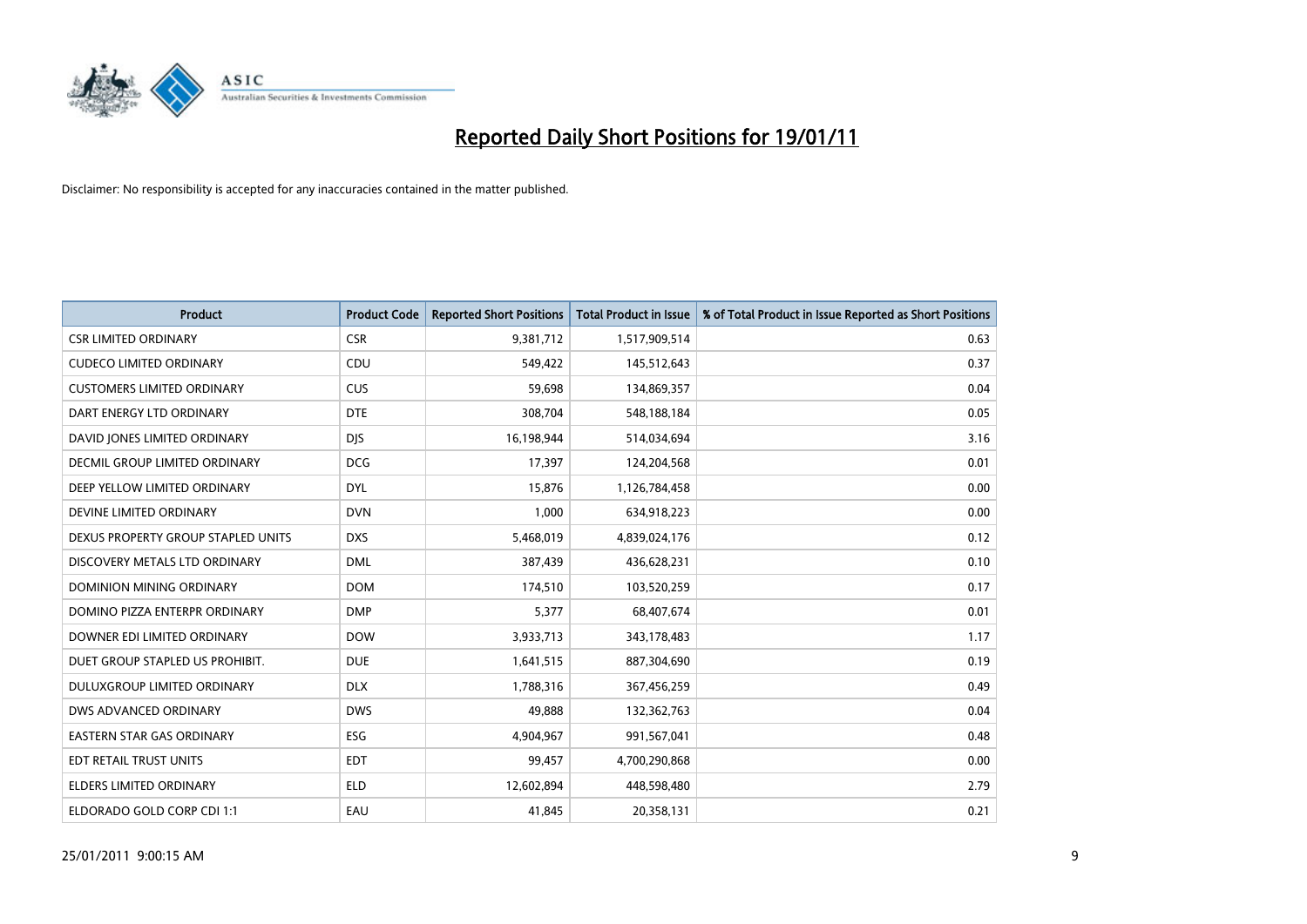

| <b>Product</b>                               | <b>Product Code</b> | <b>Reported Short Positions</b> | <b>Total Product in Issue</b> | % of Total Product in Issue Reported as Short Positions |
|----------------------------------------------|---------------------|---------------------------------|-------------------------------|---------------------------------------------------------|
| ELEMENTOS LIMITED ORDINARY                   | <b>ELT</b>          | 8                               | 48,685,454                    | 0.00                                                    |
| ELIXIR PETROLEUM LTD ORDINARY                | <b>EXR</b>          | 324,400                         | 188,988,472                   | 0.17                                                    |
| <b>EMECO HOLDINGS ORDINARY</b>               | <b>EHL</b>          | 1,151,061                       | 631,237,586                   | 0.19                                                    |
| ENERGY RESOURCES ORDINARY 'A'                | <b>ERA</b>          | 1,565,458                       | 190,737,934                   | 0.81                                                    |
| <b>ENERGY WORLD CORPOR, ORDINARY</b>         | <b>EWC</b>          | 16,605,432                      | 1,561,166,672                 | 1.07                                                    |
| <b>ENTEK ENERGY LTD ORDINARY</b>             | <b>ETE</b>          | 489,903                         | 287,692,535                   | 0.17                                                    |
| <b>ENTELLECT SOLUTIONS ORDINARY</b>          | <b>ESN</b>          | 464,050                         | 1,740,334,200                 | 0.03                                                    |
| ENVESTRA LIMITED ORDINARY                    | <b>ENV</b>          | 1,995,417                       | 1,430,398,609                 | 0.14                                                    |
| EQUATORIAL RES LTD ORDINARY                  | EQX                 | 6,690                           | 86,267,922                    | 0.01                                                    |
| EQUINOX MINERALS LTD CHESS DEPOSITARY INT    | EON                 | 2,865,523                       | 865, 115, 747                 | 0.35                                                    |
| EVEREST FINANCIAL ORDINARY                   | <b>EFG</b>          | 4,300                           | 251,442,316                   | 0.00                                                    |
| <b>EXTRACT RESOURCES ORDINARY</b>            | <b>EXT</b>          | 548,905                         | 243,302,298                   | 0.22                                                    |
| FAIRFAX MEDIA LTD ORDINARY                   | <b>FXI</b>          | 290,160,980                     | 2,351,955,725                 | 12.34                                                   |
| <b>FANTASTIC HOLDINGS ORDINARY</b>           | <b>FAN</b>          | 3,000                           | 102,739,538                   | 0.00                                                    |
| FERRAUS LIMITED ORDINARY                     | <b>FRS</b>          | 370                             | 205,700,890                   | 0.00                                                    |
| FISHER & PAYKEL APP. ORDINARY                | <b>FPA</b>          | 10,645,523                      | 724,235,162                   | 1.47                                                    |
| FISHER & PAYKEL H. ORDINARY                  | FPH                 | 2,003,630                       | 520,409,135                   | 0.39                                                    |
| <b>FKP PROPERTY GROUP STAPLED SECURITIES</b> | <b>FKP</b>          | 10,025,079                      | 1,174,033,185                 | 0.87                                                    |
| FLEETWOOD CORP ORDINARY                      | <b>FWD</b>          | 81,603                          | 57,281,484                    | 0.15                                                    |
| FLETCHER BUILDING ORDINARY                   | <b>FBU</b>          | 3,249,465                       | 611,250,393                   | 0.52                                                    |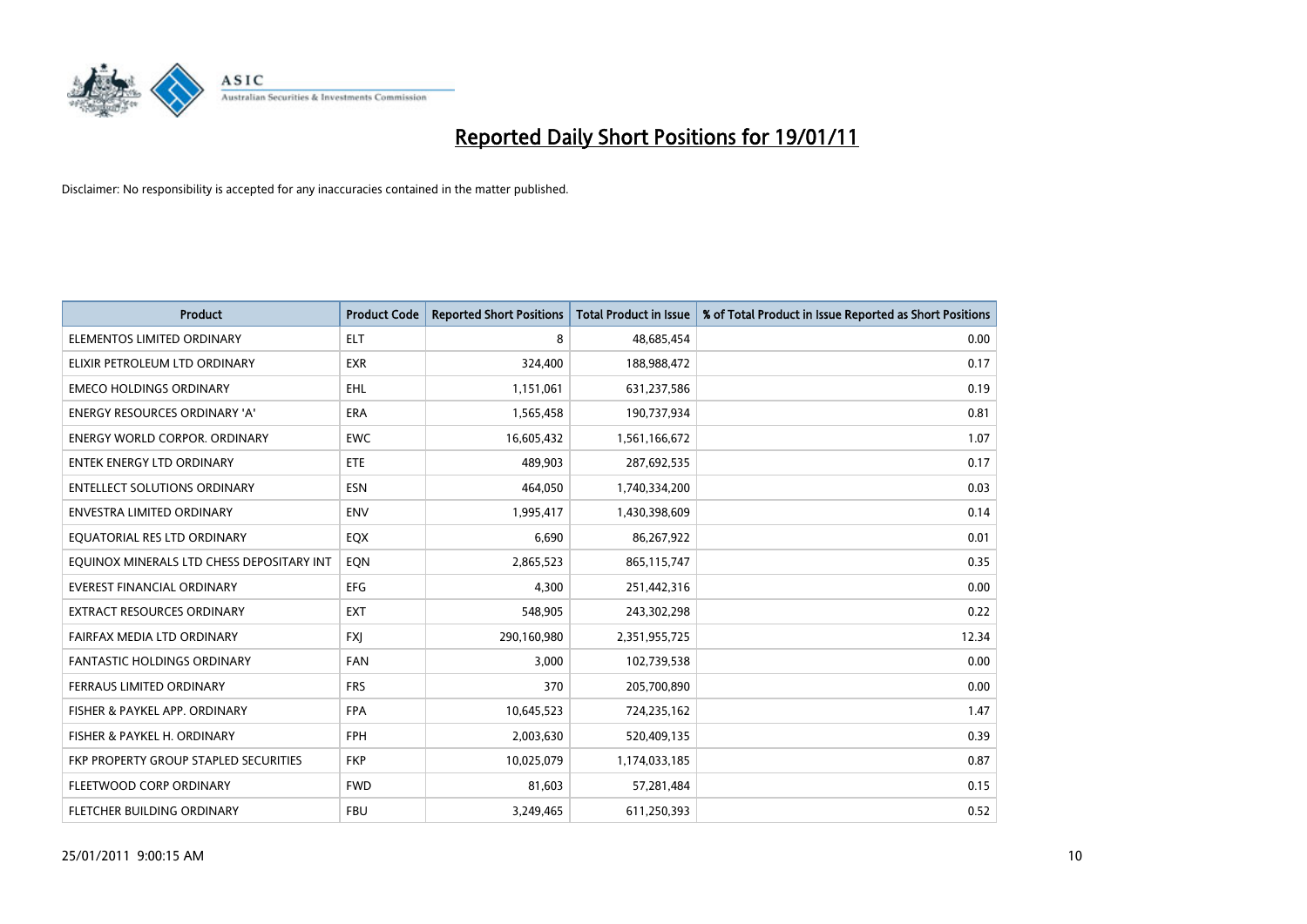

| <b>Product</b>                       | <b>Product Code</b> | <b>Reported Short Positions</b> | <b>Total Product in Issue</b> | % of Total Product in Issue Reported as Short Positions |
|--------------------------------------|---------------------|---------------------------------|-------------------------------|---------------------------------------------------------|
| FLEXIGROUP LIMITED ORDINARY          | <b>FXL</b>          | 81,309                          | 275,472,492                   | 0.03                                                    |
| <b>FLIGHT CENTRE ORDINARY</b>        | <b>FLT</b>          | 2,819,325                       | 99,791,411                    | 2.84                                                    |
| FLINDERS MINES LTD ORDINARY          | <b>FMS</b>          | 21,478,701                      | 1,820,329,571                 | 1.18                                                    |
| FORGE GROUP LIMITED ORDINARY         | FGE                 | 7,075                           | 82,844,014                    | 0.01                                                    |
| FORTE ENERGY NL ORDINARY             | FTE                 | 2,958,986                       | 582,658,031                   | 0.51                                                    |
| FORTESCUE METALS GRP ORDINARY        | <b>FMG</b>          | 11,093,866                      | 3,112,611,159                 | 0.33                                                    |
| <b>FOSTER'S GROUP ORDINARY</b>       | FGL                 | 11,617,184                      | 1,935,386,127                 | 0.60                                                    |
| FTD CORPORATION ORDINARY             | <b>FTD</b>          | 8,088                           | 100,421,069                   | 0.01                                                    |
| <b>FUNTASTIC LIMITED ORDINARY</b>    | <b>FUN</b>          | 322,528                         | 340,997,682                   | 0.09                                                    |
| <b>G.U.D. HOLDINGS ORDINARY</b>      | <b>GUD</b>          | 467,945                         | 68,426,721                    | 0.70                                                    |
| <b>GALAXY RESOURCES ORDINARY</b>     | GXY                 | 683,375                         | 192,403,358                   | 0.34                                                    |
| <b>GEODYNAMICS LIMITED ORDINARY</b>  | GDY                 | 179,254                         | 333,643,956                   | 0.05                                                    |
| <b>GINDALBIE METALS LTD ORDINARY</b> | <b>GBG</b>          | 8,387,875                       | 935,215,590                   | 0.89                                                    |
| <b>GIRALIA RESOURCES NL ORDINARY</b> | GIR                 | 82,867                          | 181,160,170                   | 0.04                                                    |
| <b>GLOBAL MINING ORDINARY</b>        | <b>GMI</b>          | 8,951                           | 191,820,968                   | 0.00                                                    |
| <b>GLOUCESTER COAL ORDINARY</b>      | GCL                 | 264,284                         | 140,447,062                   | 0.19                                                    |
| <b>GME RESOURCES LTD ORDINARY</b>    | GME                 | 800                             | 302,352,750                   | 0.00                                                    |
| <b>GOLD ONE INT LTD ORDINARY</b>     | GDO                 | 213,698                         | 807,080,905                   | 0.03                                                    |
| <b>GOLDEN GATE PETROL ORDINARY</b>   | GGP                 | 11,538                          | 1,080,159,955                 | 0.00                                                    |
| <b>GOLDEN WEST RESOURCE ORDINARY</b> | GWR                 | 1,617                           | 189,606,127                   | 0.00                                                    |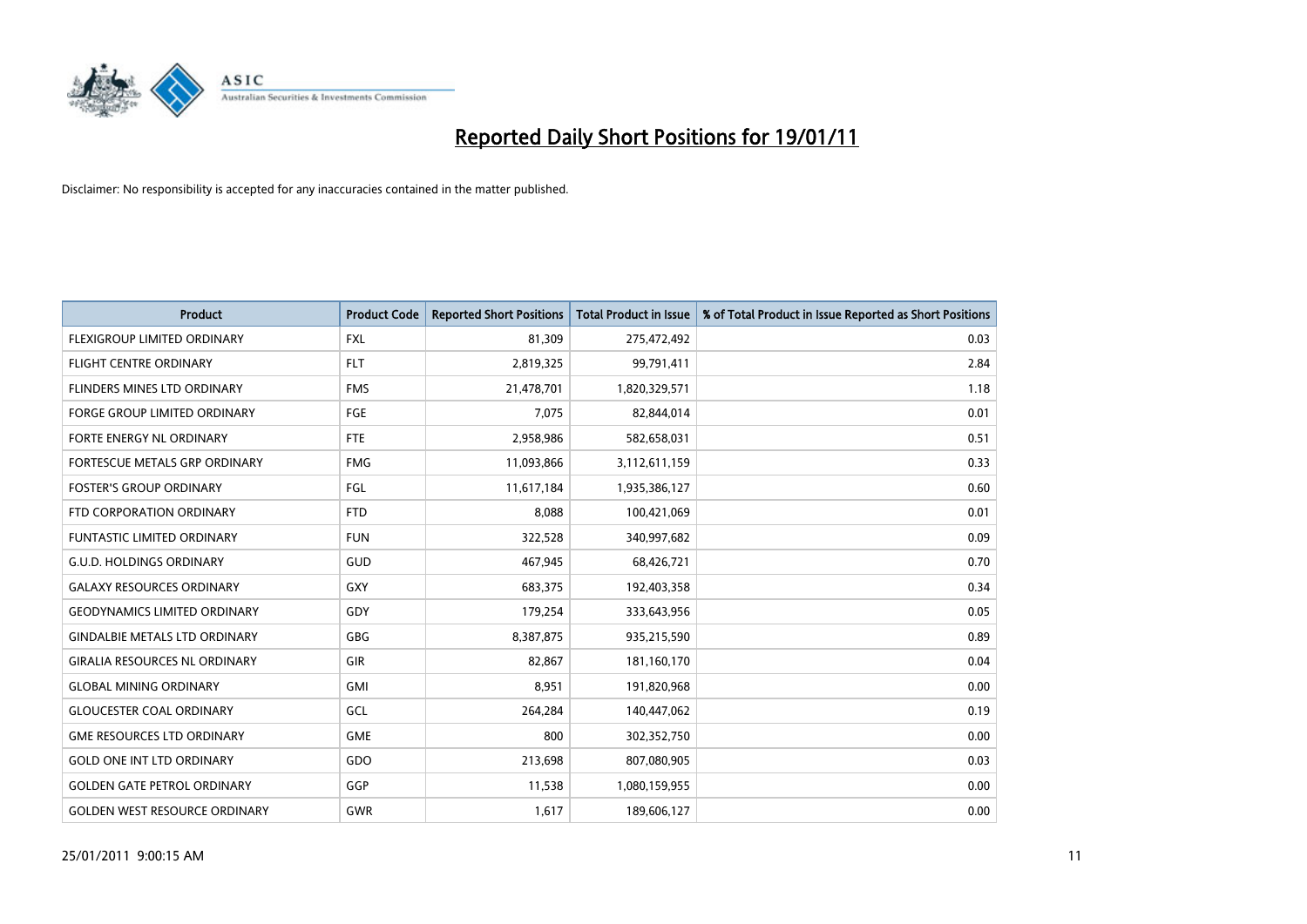

| <b>Product</b>                                   | <b>Product Code</b> | <b>Reported Short Positions</b> | Total Product in Issue | % of Total Product in Issue Reported as Short Positions |
|--------------------------------------------------|---------------------|---------------------------------|------------------------|---------------------------------------------------------|
| <b>GOODMAN FIELDER, ORDINARY</b>                 | <b>GFF</b>          | 16,149,845                      | 1,380,386,438          | 1.19                                                    |
| <b>GOODMAN GROUP STAPLED US PROHIBIT.</b>        | <b>GMG</b>          | 7,739,755                       | 6,893,007,207          | 0.10                                                    |
| <b>GPT GROUP STAPLED SEC.</b>                    | <b>GPT</b>          | 7,292,500                       | 1,855,529,431          | 0.39                                                    |
| <b>GRAINCORP LIMITED A CLASS ORDINARY</b>        | <b>GNC</b>          | 1,008,937                       | 198,318,900            | 0.52                                                    |
| <b>GRANGE RESOURCES, ORDINARY</b>                | <b>GRR</b>          | 1,345,288                       | 1,152,077,403          | 0.11                                                    |
| <b>GREENCAP LIMITED ORDINARY</b>                 | GCG                 |                                 | 262,515,385            | 0.00                                                    |
| <b>GREENLAND MIN EN LTD ORDINARY</b>             | GGG                 | 540                             | 304,689,397            | 0.00                                                    |
| <b>GRYPHON MINERALS LTD ORDINARY</b>             | GRY                 | 556,317                         | 292,472,058            | 0.19                                                    |
| <b>GUINNESS PEAT GROUP. CHESS DEPOSITARY INT</b> | <b>GPG</b>          | 55                              | 292,381,250            | 0.00                                                    |
| <b>GUNNS LIMITED FORESTS</b>                     | <b>GNSPA</b>        | 1.705                           | 1,200,000              | 0.14                                                    |
| <b>GUNNS LIMITED ORDINARY</b>                    | <b>GNS</b>          | 26,863,436                      | 848,401,559            | 3.16                                                    |
| <b>GWA GROUP LTD ORDINARY</b>                    | <b>GWA</b>          | 5,633,932                       | 301,102,514            | 1.89                                                    |
| HARVEY NORMAN ORDINARY                           | <b>HVN</b>          | 29,399,931                      | 1,062,316,784          | 2.74                                                    |
| HASTIE GROUP LIMITED ORDINARY                    | <b>HST</b>          | 1,098,700                       | 239,781,419            | 0.46                                                    |
| HASTINGS DIVERSIFIED STAPLED SECURITY            | <b>HDF</b>          | 830,611                         | 518,300,758            | 0.16                                                    |
| <b>HEARTWARE INT INC CDI 35:1</b>                | <b>HIN</b>          | 272,008                         | 66,059,280             | 0.41                                                    |
| <b>HENDERSON GROUP CDI 1:1</b>                   | <b>HGG</b>          | 6,094,330                       | 554,228,264            | 1.10                                                    |
| HFA HOLDINGS LIMITED ORDINARY                    | <b>HFA</b>          | 1,820,937                       | 469,330,170            | 0.38                                                    |
| <b>HIGHLANDS PACIFIC ORDINARY</b>                | <b>HIG</b>          | 2,389,887                       | 685,582,148            | 0.35                                                    |
| HILLCREST LITIGAT, ORDINARY                      | <b>HLS</b>          | 1,600,000                       | 76,488,557             | 2.09                                                    |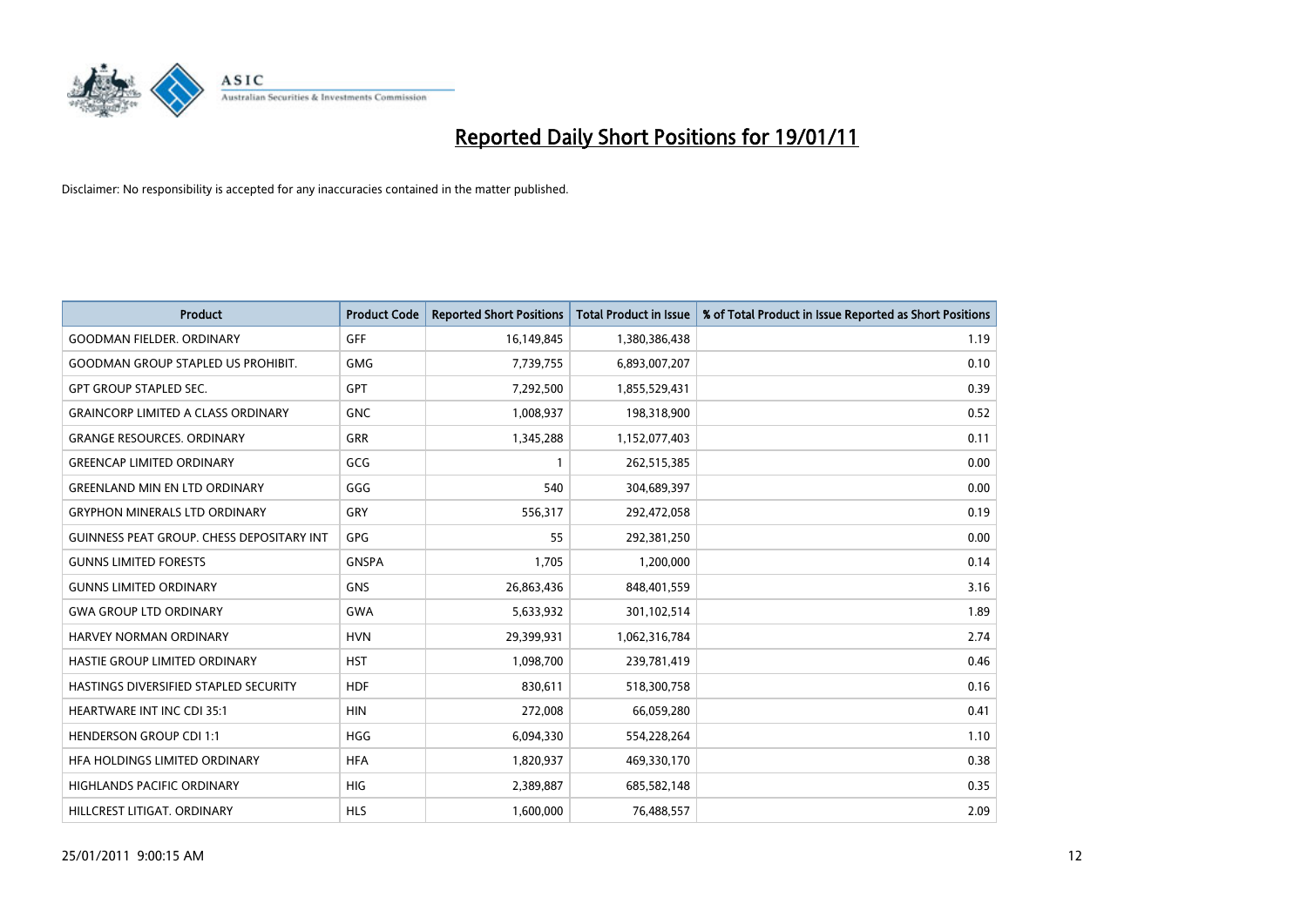

| <b>Product</b>                           | <b>Product Code</b> | <b>Reported Short Positions</b> | <b>Total Product in Issue</b> | % of Total Product in Issue Reported as Short Positions |
|------------------------------------------|---------------------|---------------------------------|-------------------------------|---------------------------------------------------------|
| HILLS HOLDINGS LTD ORDINARY              | <b>HIL</b>          | 2,061,840                       | 248,676,841                   | 0.82                                                    |
| HORIZON OIL LIMITED ORDINARY             | <b>HZN</b>          | 2,610,919                       | 1,130,311,515                 | 0.23                                                    |
| <b>ICON ENERGY LIMITED ORDINARY</b>      | <b>ICN</b>          | 67,000                          | 469,301,394                   | 0.01                                                    |
| <b>IINET LIMITED ORDINARY</b>            | <b>IIN</b>          | 1,043,355                       | 151,996,119                   | 0.68                                                    |
| <b>ILUKA RESOURCES ORDINARY</b>          | ILU                 | 4,677,041                       | 418,700,517                   | 1.11                                                    |
| <b>IMDEX LIMITED ORDINARY</b>            | <b>IMD</b>          | 2,541                           | 197,442,297                   | 0.00                                                    |
| IMF (AUSTRALIA) LTD ORDINARY             | <b>IMF</b>          | 330,143                         | 122,496,819                   | 0.27                                                    |
| <b>IMX RESOURCES LTD ORDINARY</b>        | <b>IXR</b>          | 20,000                          | 262,612,803                   | 0.01                                                    |
| <b>INCITEC PIVOT ORDINARY</b>            | <b>IPL</b>          | 3,210,531                       | 1,628,730,107                 | 0.19                                                    |
| <b>INDAGO RESOURCES LTD ORDINARY</b>     | IDG                 | 8,179                           | 5,272,885                     | 0.16                                                    |
| <b>INDEPENDENCE GROUP ORDINARY</b>       | <b>IGO</b>          | 561,434                         | 138,777,305                   | 0.40                                                    |
| <b>INDOPHIL RESOURCES ORDINARY</b>       | <b>IRN</b>          | 376,879                         | 471,445,763                   | 0.08                                                    |
| <b>INDUSTREA LIMITED ORDINARY</b>        | IDL                 | 1,180,491                       | 363,878,295                   | 0.32                                                    |
| <b>INFIGEN ENERGY STAPLED SECURITIES</b> | <b>IFN</b>          | 6,248,689                       | 761,222,569                   | 0.83                                                    |
| ING INDUSTRIAL FUND UNITS                | <b>IIF</b>          | 4,303,822                       | 2,592,249,647                 | 0.18                                                    |
| ING OFFICE FUND STAPLED SECURITIES       | <b>IOF</b>          | 10,548,551                      | 2,729,071,212                 | 0.37                                                    |
| ING RE COM GROUP STAPLED SECURITIES      | <b>ILF</b>          | 9,075                           | 441,029,194                   | 0.00                                                    |
| INSURANCE AUSTRALIA ORDINARY             | IAG                 | 5,057,103                       | 2,079,034,021                 | 0.23                                                    |
| INTEGRA MINING LTD, ORDINARY             | <b>IGR</b>          | 4,184,010                       | 757,692,394                   | 0.55                                                    |
| <b>INTREPID MINES ORDINARY</b>           | <b>IAU</b>          | 2,147,610                       | 517,496,597                   | 0.41                                                    |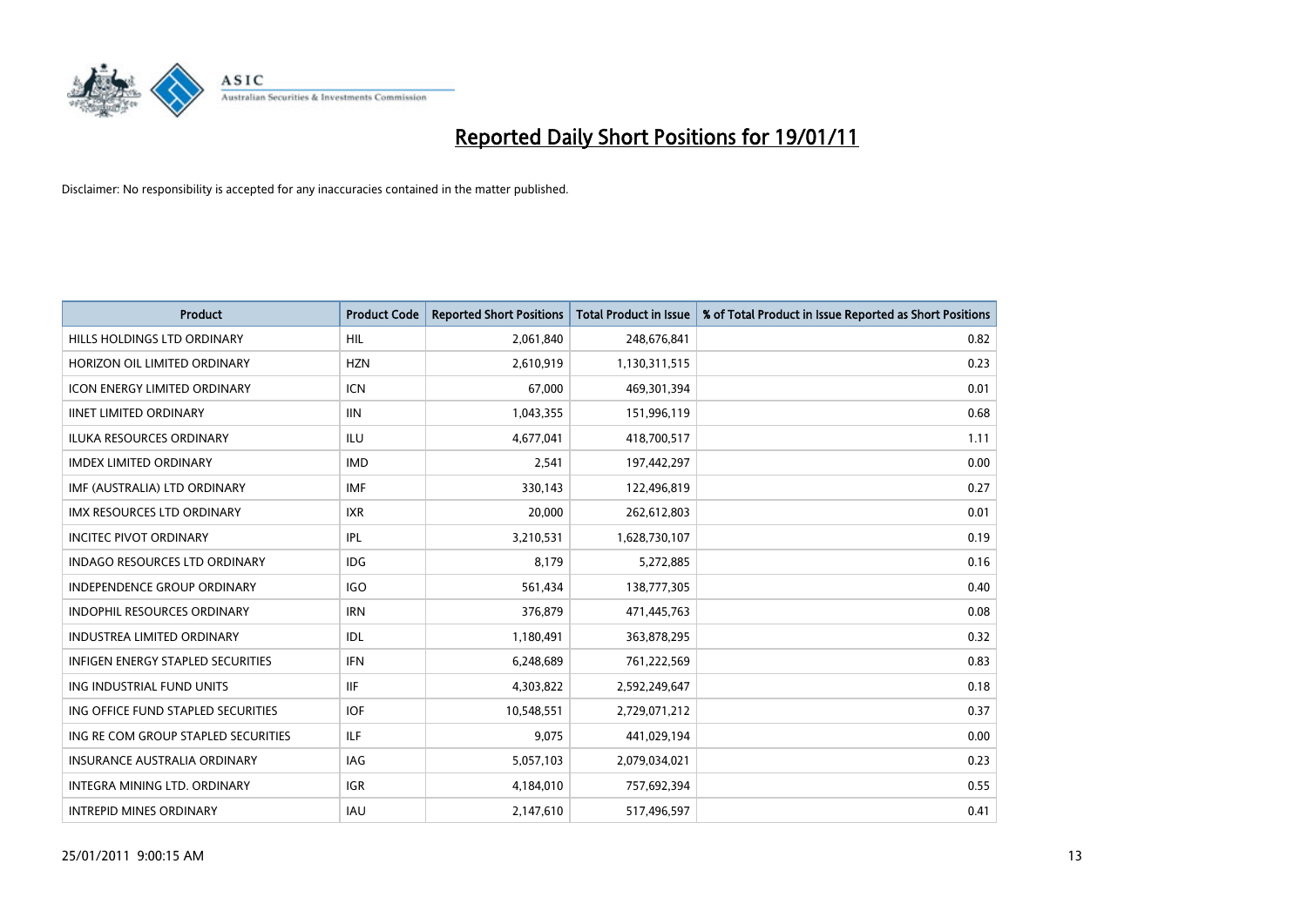

| Product                                         | <b>Product Code</b> | <b>Reported Short Positions</b> | Total Product in Issue | % of Total Product in Issue Reported as Short Positions |
|-------------------------------------------------|---------------------|---------------------------------|------------------------|---------------------------------------------------------|
| <b>INVOCARE LIMITED ORDINARY</b>                | <b>IVC</b>          | 1,157,646                       | 102,421,288            | 1.13                                                    |
| ION LIMITED ORDINARY                            | <b>ION</b>          | 164,453                         | 256,365,105            | 0.06                                                    |
| <b>IOOF HOLDINGS LTD ORDINARY</b>               | IFL.                | 1,767,768                       | 229,794,395            | 0.77                                                    |
| <b>IRESS MARKET TECH. ORDINARY</b>              | <b>IRE</b>          | 2,159,582                       | 126,018,142            | 1.72                                                    |
| <b>IRON ORE HOLDINGS ORDINARY</b>               | <b>IOH</b>          | 75,358                          | 137,548,774            | 0.05                                                    |
| <b>ISHARES GLB CONSSTA CDI 1:1</b>              | X                   | 4,787                           | 4,750,000              | 0.10                                                    |
| ISHARES GLOBAL 100 CDI 1:1                      | <b>IOO</b>          | 1.514                           | 10,600,000             | 0.01                                                    |
| ISHARES MSCI AUS 200 ISHARES MSCI AUS 200       | <b>IOZ</b>          | 56,666                          | 2,025,000              | 2.80                                                    |
| <b>ISHARES MSCI BRIC CDI 1:1</b>                | <b>IBK</b>          | 5,510                           | 3,650,000              | 0.15                                                    |
| <b>ISHARES MSCI S KOREA CDI 1:1</b>             | <b>IKO</b>          | 1,380                           | 51,900,000             | 0.00                                                    |
| ISHARES S&P 500 CDI 1:1                         | <b>IVV</b>          | 14,779                          | 116,350,000            | 0.01                                                    |
| ISHARES SMALL ORDS ISHARES SMALL ORDS           | <b>ISO</b>          | 26,692                          | 6,000,000              | 0.44                                                    |
| <b>ISOFT GROUP LIMITED ORDINARY</b>             | <b>ISF</b>          | 4,943,682                       | 1,070,595,874          | 0.45                                                    |
| <b>IVANHOE AUSTRALIA ORDINARY</b>               | <b>IVA</b>          | 423,825                         | 418,410,103            | 0.10                                                    |
| <b>JABIRU METALS LTD ORDINARY</b>               | <b>JML</b>          | 86,450                          | 552,619,180            | 0.01                                                    |
| <b>JAMES HARDIE INDUST CHESS DEPOSITARY INT</b> | <b>IHX</b>          | 18,048,378                      | 436,128,074            | 4.12                                                    |
| <b>JAMESON RESOURCES ORDINARY</b>               | <b>JAL</b>          | 1,600,000                       | 95,828,865             | 1.67                                                    |
| <b>JB HI-FI LIMITED ORDINARY</b>                | <b>IBH</b>          | 9,923,816                       | 109,223,945            | 9.05                                                    |
| <b>KAGARA LTD ORDINARY</b>                      | KZL                 | 1,905,638                       | 707,789,717            | 0.26                                                    |
| KAROON GAS AUSTRALIA ORDINARY                   | <b>KAR</b>          | 1,330,212                       | 217,295,769            | 0.62                                                    |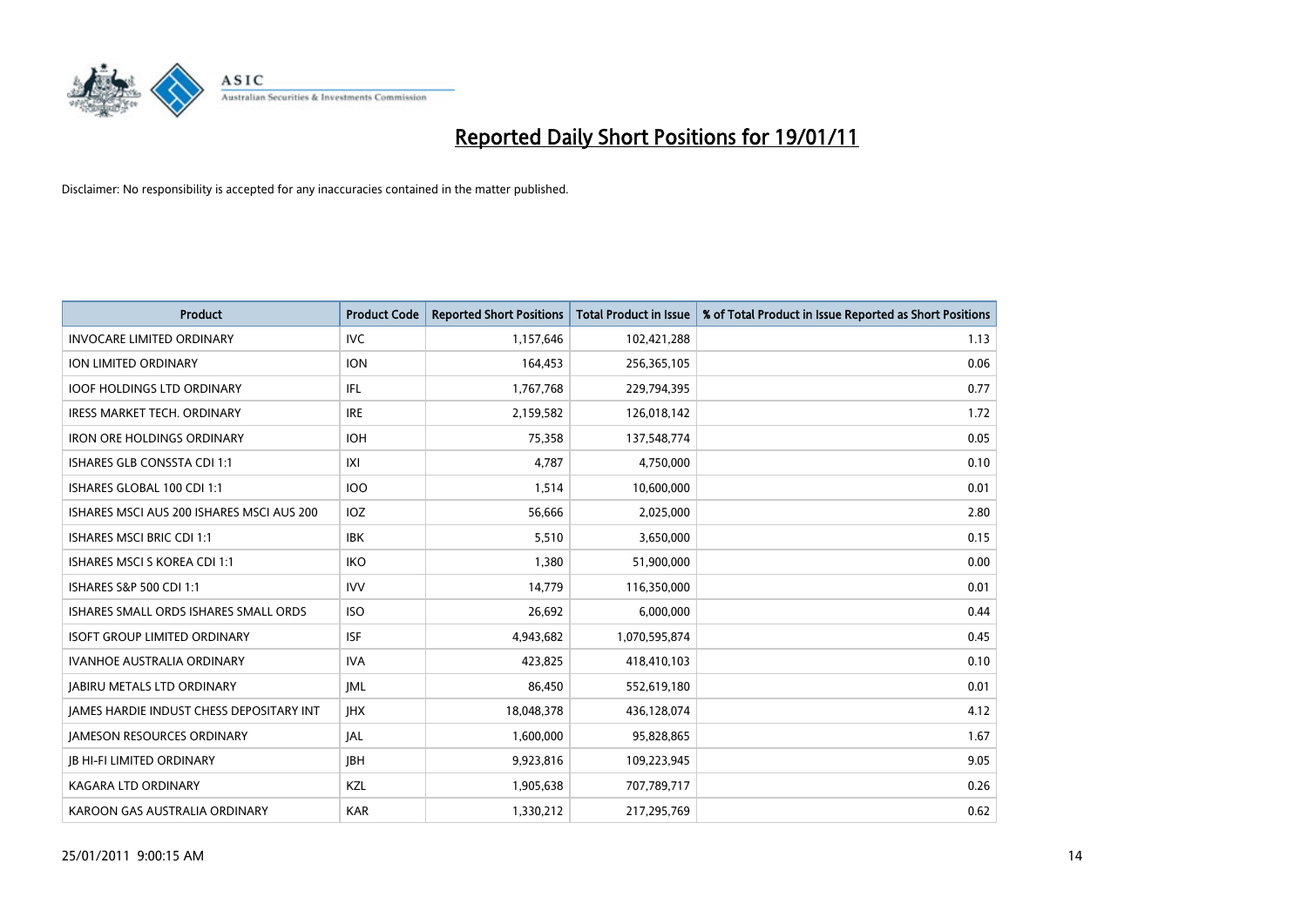

| <b>Product</b>                        | <b>Product Code</b> | <b>Reported Short Positions</b> | <b>Total Product in Issue</b> | % of Total Product in Issue Reported as Short Positions |
|---------------------------------------|---------------------|---------------------------------|-------------------------------|---------------------------------------------------------|
| KATHMANDU HOLD LTD ORDINARY           | <b>KMD</b>          | 673,323                         | 200,000,000                   | 0.33                                                    |
| <b>KEYBRIDGE CAPITAL ORDINARY</b>     | <b>KBC</b>          | 5,999                           | 172,070,564                   | 0.00                                                    |
| KIMBERLEY METALS LTD ORDINARY         | KBL                 | 3,397                           | 161,356,672                   | 0.00                                                    |
| KINGSGATE CONSOLID. ORDINARY          | <b>KCN</b>          | 1,624,734                       | 102,286,251                   | 1.61                                                    |
| KINGSROSE MINING LTD ORDINARY         | <b>KRM</b>          | 31,940                          | 251,410,560                   | 0.01                                                    |
| LEIGHTON HOLDINGS ORDINARY            | LEI                 | 5,758,194                       | 302,191,299                   | 1.88                                                    |
| LEND LEASE GROUP UNIT/ORD STAPLED     | <b>LLC</b>          | 1,786,535                       | 565,558,754                   | 0.31                                                    |
| LINC ENERGY LTD ORDINARY              | <b>LNC</b>          | 5,865,675                       | 502,519,400                   | 1.18                                                    |
| LYNAS CORPORATION ORDINARY            | <b>LYC</b>          | 47,394,467                      | 1,662,499,093                 | 2.84                                                    |
| M2 TELECOMMUNICATION ORDINARY         | <b>MTU</b>          | 2,000                           | 122,827,336                   | 0.00                                                    |
| MACARTHUR COAL ORDINARY               | <b>MCC</b>          | 1,620,386                       | 299,476,903                   | 0.53                                                    |
| MACMAHON HOLDINGS ORDINARY            | MAH                 | 3,507,418                       | 733,711,705                   | 0.47                                                    |
| MACQ ATLAS ROADS GRP ORDINARY STAPLED | <b>MOA</b>          | 4,708,530                       | 452,345,907                   | 1.03                                                    |
| MACQUARIE GROUP LTD ORDINARY          | <b>MOG</b>          | 5,312,467                       | 346,747,384                   | 1.50                                                    |
| MAGMA METALS LTD. ORDINARY            | <b>MMW</b>          | 19,000                          | 195,605,923                   | 0.01                                                    |
| <b>MANTRA RESOURCES ORDINARY</b>      | <b>MRU</b>          | 16,195                          | 133,329,188                   | 0.01                                                    |
| MAP GROUP STAPLED US PROHIBIT.        | <b>MAP</b>          | 2,001,497                       | 1,861,210,782                 | 0.10                                                    |
| MATRIX C & E LTD ORDINARY             | <b>MCE</b>          | 67,645                          | 72,964,098                    | 0.09                                                    |
| MCMILLAN SHAKESPEARE ORDINARY         | <b>MMS</b>          | 145,952                         | 67,919,101                    | 0.21                                                    |
| <b>MCPHERSON'S LTD ORDINARY</b>       | <b>MCP</b>          | 17,139                          | 71,651,758                    | 0.02                                                    |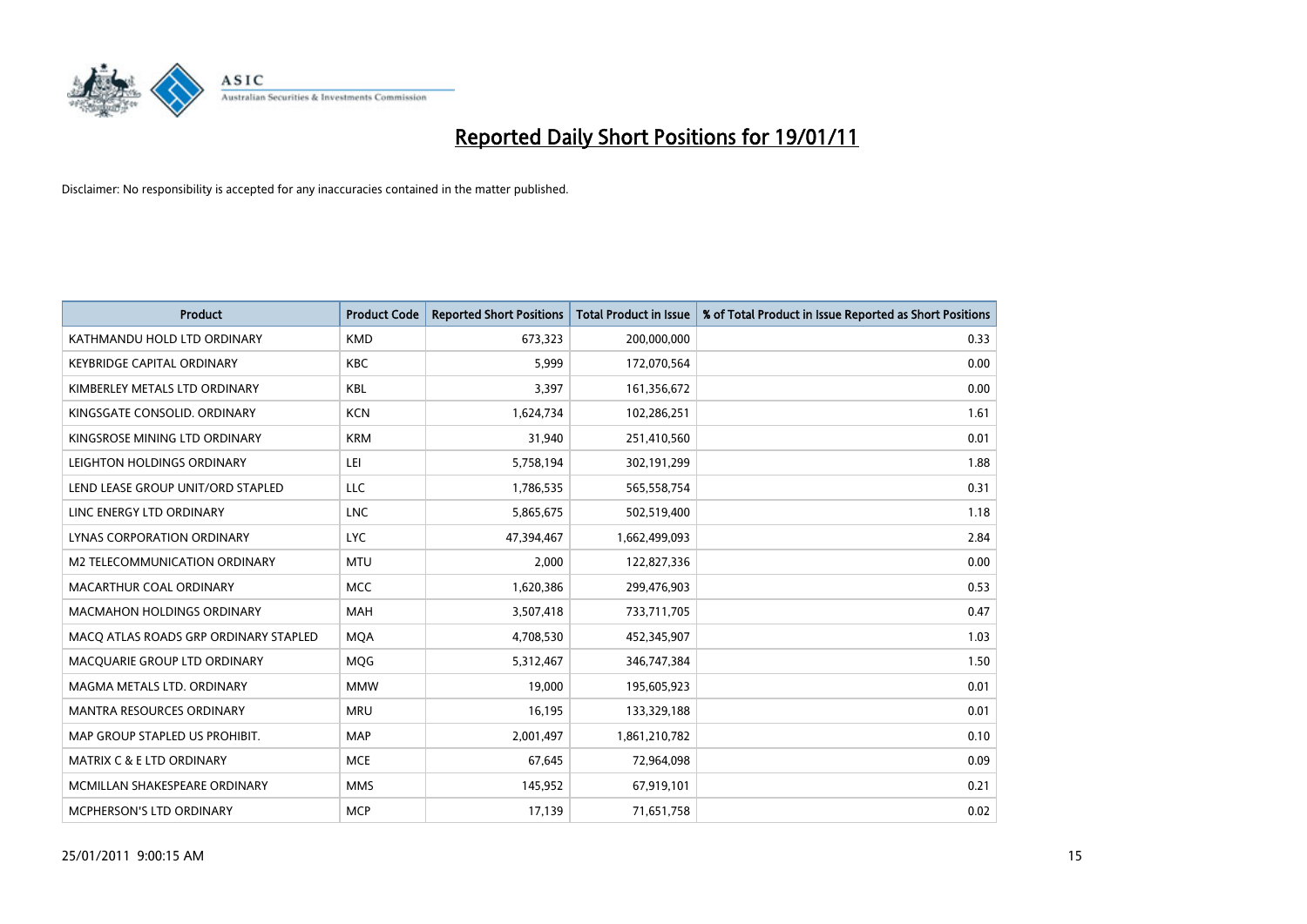

| Product                         | <b>Product Code</b> | <b>Reported Short Positions</b> | Total Product in Issue | % of Total Product in Issue Reported as Short Positions |
|---------------------------------|---------------------|---------------------------------|------------------------|---------------------------------------------------------|
| MEDUSA MINING LTD ORDINARY      | <b>MML</b>          | 2,881,626                       | 188,233,911            | 1.53                                                    |
| MELBOURNE IT LIMITED ORDINARY   | <b>MLB</b>          | 136,142                         | 80,031,955             | 0.17                                                    |
| MEO AUSTRALIA LTD ORDINARY      | <b>MEO</b>          | 1,579,409                       | 539,913,260            | 0.29                                                    |
| MERMAID MARINE ORDINARY         | <b>MRM</b>          | 277,244                         | 213,669,828            | 0.11                                                    |
| MESOBLAST LIMITED ORDINARY      | <b>MSB</b>          | 131,496                         | 252,645,506            | 0.05                                                    |
| METALS X LIMITED ORDINARY       | <b>MLX</b>          | 326,940                         | 1,365,661,782          | 0.03                                                    |
| METCASH LIMITED ORDINARY        | <b>MTS</b>          | 26,320,779                      | 768,801,639            | 3.43                                                    |
| METGASCO LIMITED ORDINARY       | <b>MEL</b>          | 235,435                         | 252,460,972            | 0.09                                                    |
| MICLYN EXP OFFSHR ORDINARY      | <b>MIO</b>          | 124,653                         | 271,700,000            | 0.04                                                    |
| MINARA RESOURCES ORDINARY       | <b>MRE</b>          | 9,600,012                       | 1,167,783,517          | 0.80                                                    |
| MINCOR RESOURCES NL ORDINARY    | <b>MCR</b>          | 655,915                         | 200,608,804            | 0.33                                                    |
| MINERAL DEPOSITS ORDINARY       | <b>MDL</b>          | 230,891                         | 60,768,582             | 0.37                                                    |
| MINERAL RESOURCES, ORDINARY     | <b>MIN</b>          | 151,941                         | 168,219,485            | 0.10                                                    |
| MIRABELA NICKEL LTD ORDINARY    | <b>MBN</b>          | 9,350,039                       | 491,561,237            | 1.89                                                    |
| MIRVAC GROUP STAPLED SECURITIES | <b>MGR</b>          | 6,354,189                       | 3,415,819,357          | 0.18                                                    |
| MOLOPO ENERGY LTD ORDINARY      | <b>MPO</b>          | 1,813,097                       | 250,972,584            | 0.74                                                    |
| MOLY MINES LIMITED ORDINARY     | <b>MOL</b>          | 30,000                          | 365,722,323            | 0.01                                                    |
| MONADELPHOUS GROUP ORDINARY     | <b>MND</b>          | 486,426                         | 87,546,827             | 0.54                                                    |
| MORTGAGE CHOICE LTD ORDINARY    | MOC                 | 9                               | 119,948,255            | 0.00                                                    |
| MOUNT GIBSON IRON ORDINARY      | <b>MGX</b>          | 4,853,519                       | 1,082,570,693          | 0.44                                                    |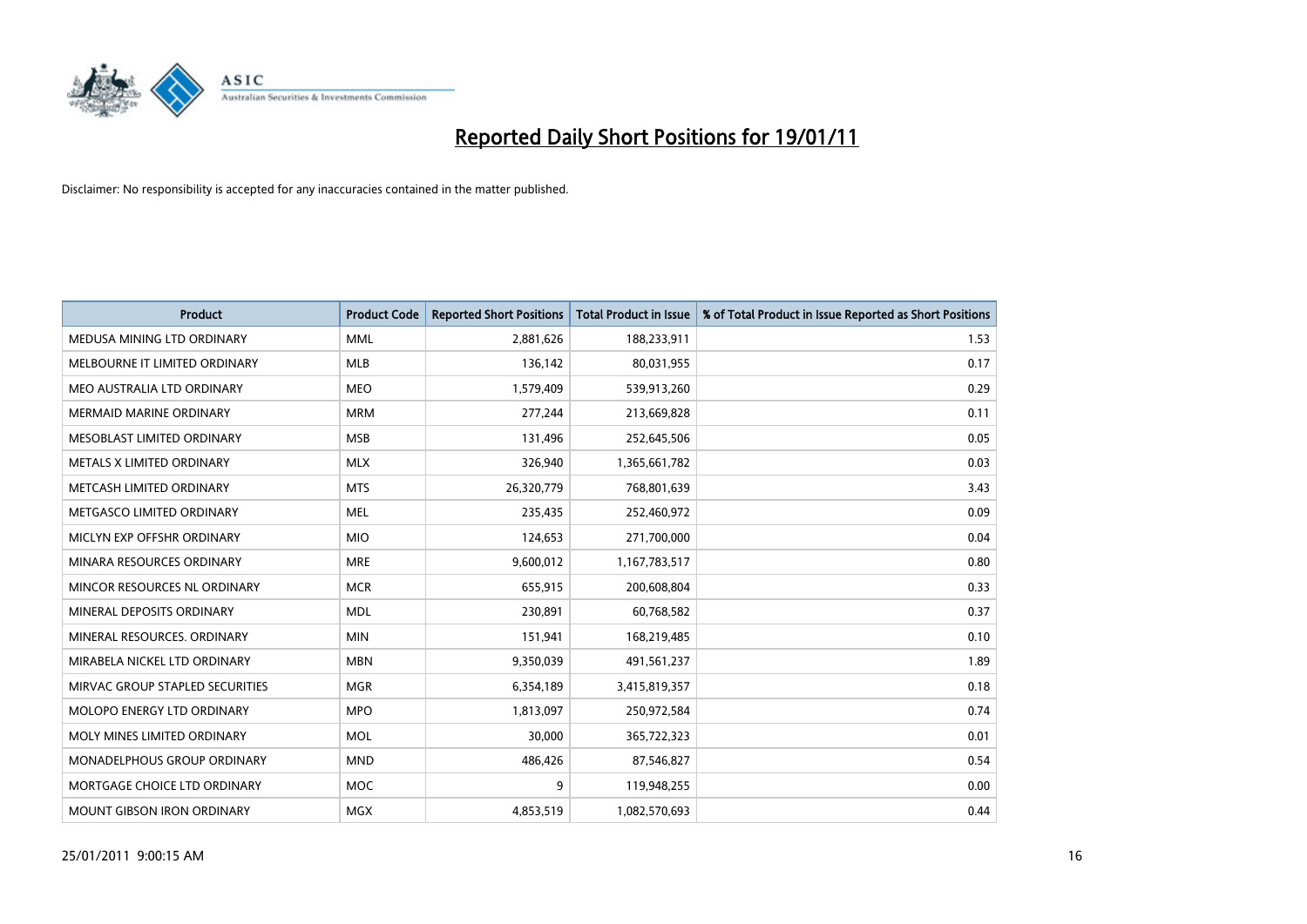

| <b>Product</b>                          | <b>Product Code</b> | <b>Reported Short Positions</b> | <b>Total Product in Issue</b> | % of Total Product in Issue Reported as Short Positions |
|-----------------------------------------|---------------------|---------------------------------|-------------------------------|---------------------------------------------------------|
| MULTIPLEX SITES SITES                   | <b>MXUPA</b>        | 47                              | 4,500,000                     | 0.00                                                    |
| MURCHISON METALS LTD ORDINARY           | <b>MMX</b>          | 12,191,066                      | 435,884,268                   | 2.79                                                    |
| <b>MYER HOLDINGS LTD ORDINARY</b>       | <b>MYR</b>          | 17,766,005                      | 582,297,884                   | 3.04                                                    |
| <b>MYSTATE LIMITED ORDINARY</b>         | <b>MYS</b>          | 1,400                           | 67,439,158                    | 0.00                                                    |
| NAMOI COTTON CO-OP CO-OPERATIVE CAP.UNT | <b>NAM</b>          | 205,227                         | 96,978,836                    | 0.21                                                    |
| NATIONAL AUST. BANK ORDINARY            | <b>NAB</b>          | 10,874,992                      | 2,169,575,514                 | 0.48                                                    |
| NATURAL FUEL LIMITED ORDINARY           | <b>NFL</b>          |                                 | 721,912                       | 0.00                                                    |
| NAVITAS LIMITED ORDINARY                | <b>NVT</b>          | 2,083,021                       | 368,766,367                   | 0.55                                                    |
| NEPTUNE MARINE ORDINARY                 | <b>NMS</b>          | 1,564,724                       | 442,245,734                   | 0.35                                                    |
| NEW HOPE CORPORATION ORDINARY           | <b>NHC</b>          | 300,931                         | 830,230,549                   | 0.03                                                    |
| NEWCREST MINING ORDINARY                | <b>NCM</b>          | 3,660,177                       | 765,211,675                   | 0.43                                                    |
| NEWS CORP A NON-VOTING CDI              | <b>NWSLV</b>        | 173,142                         | 1,828,217,583                 | 0.01                                                    |
| NEWS CORP B VOTING CDI                  | <b>NWS</b>          | 7,393,375                       | 798,520,953                   | 0.93                                                    |
| NEXBIS LIMITED ORDINARY                 | <b>NBS</b>          | 63,733                          | 798,356,704                   | 0.01                                                    |
| NEXUS ENERGY LIMITED ORDINARY           | <b>NXS</b>          | 7,006,867                       | 1,020,257,304                 | 0.68                                                    |
| NIB HOLDINGS LIMITED ORDINARY           | <b>NHF</b>          | 6,923                           | 466,777,666                   | 0.00                                                    |
| NICK SCALI LIMITED ORDINARY             | <b>NCK</b>          | 35,846                          | 81,000,000                    | 0.04                                                    |
| NIDO PETROLEUM ORDINARY                 | <b>NDO</b>          | 63,244                          | 1,340,630,321                 | 0.00                                                    |
| NKWE PLATINUM 10C US COMMON             | <b>NKP</b>          | 143,173                         | 559,651,184                   | 0.03                                                    |
| NOBLE MINERAL RES ORDINARY              | <b>NMG</b>          | 313,743                         | 375,333,438                   | 0.08                                                    |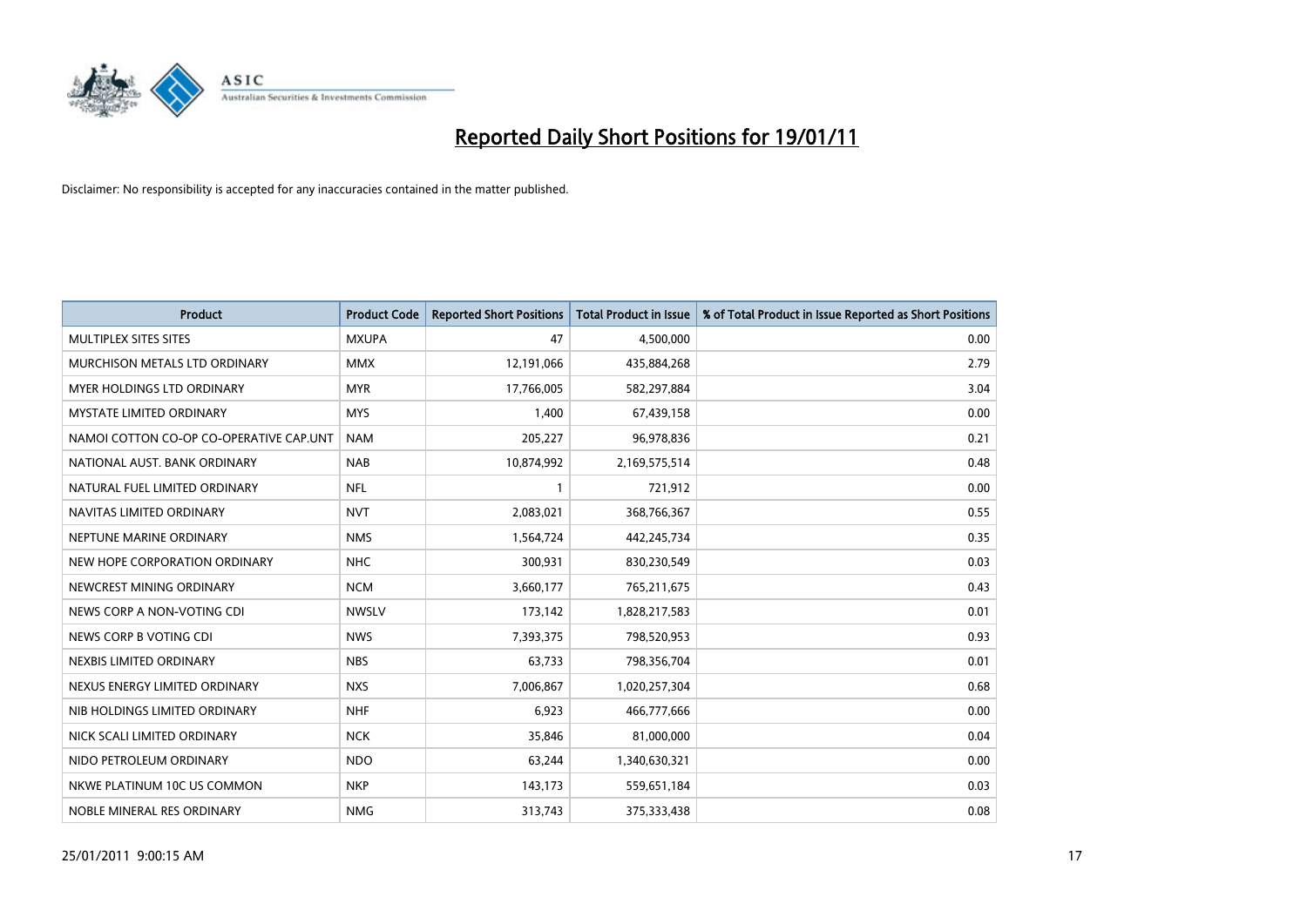

| <b>Product</b>                        | <b>Product Code</b> | <b>Reported Short Positions</b> | Total Product in Issue | % of Total Product in Issue Reported as Short Positions |
|---------------------------------------|---------------------|---------------------------------|------------------------|---------------------------------------------------------|
| NORTHERN CREST ORDINARY               | <b>NOC</b>          | 24,345                          | 116,074,781            | 0.02                                                    |
| NORTHERN IRON LTD ORDINARY            | <b>NFE</b>          | 1,321,373                       | 336,084,863            | 0.39                                                    |
| NRW HOLDINGS LIMITED ORDINARY         | <b>NWH</b>          | 738,487                         | 251,223,000            | 0.29                                                    |
| NUFARM LIMITED ORDINARY               | <b>NUF</b>          | 6,744,250                       | 261,833,005            | 2.56                                                    |
| NUPLEX INDUSTRIES ORDINARY            | <b>NPX</b>          | 88,106                          | 195,060,783            | 0.05                                                    |
| OAKTON LIMITED ORDINARY               | <b>OKN</b>          | 772,321                         | 93,674,235             | 0.83                                                    |
| OCEANAGOLD CORP. CHESS DEPOSITARY INT | <b>OGC</b>          | 1,155,211                       | 262,062,610            | 0.44                                                    |
| OCEANIA CAPITAL LTD ORDINARY          | <b>OCP</b>          | 2,500                           | 91,921,295             | 0.00                                                    |
| OIL SEARCH LTD ORDINARY               | <b>OSH</b>          | 6,894,225                       | 1,312,888,303          | 0.51                                                    |
| OM HOLDINGS LIMITED ORDINARY          | OMH                 | 3,353,031                       | 503,085,150            | 0.66                                                    |
| <b>ONESTEEL LIMITED ORDINARY</b>      | <b>OST</b>          | 15,306,905                      | 1,334,723,421          | 1.13                                                    |
| ORICA LIMITED ORDINARY                | ORI                 | 1,472,272                       | 363,189,836            | 0.40                                                    |
| ORIGIN ENERGY ORDINARY                | <b>ORG</b>          | 2,509,449                       | 884,833,512            | 0.27                                                    |
| OROCOBRE LIMITED ORDINARY             | <b>ORE</b>          | 28.041                          | 91,181,996             | 0.03                                                    |
| OROTONGROUP LIMITED ORDINARY          | <b>ORL</b>          | 8,344                           | 40,880,902             | 0.02                                                    |
| OTTO ENERGY LIMITED ORDINARY          | OEL                 | 109,204                         | 1,134,540,071          | 0.01                                                    |
| OZ MINERALS ORDINARY                  | OZL                 | 22,490,633                      | 3,238,546,504          | 0.66                                                    |
| PACIFIC BRANDS ORDINARY               | <b>PBG</b>          | 6,521,458                       | 931,386,248            | 0.72                                                    |
| PALADIN ENERGY LTD ORDINARY           | <b>PDN</b>          | 21,467,306                      | 725,358,046            | 2.94                                                    |
| PANAUST LIMITED ORDINARY              | <b>PNA</b>          | 8,565,987                       | 2,955,176,819          | 0.27                                                    |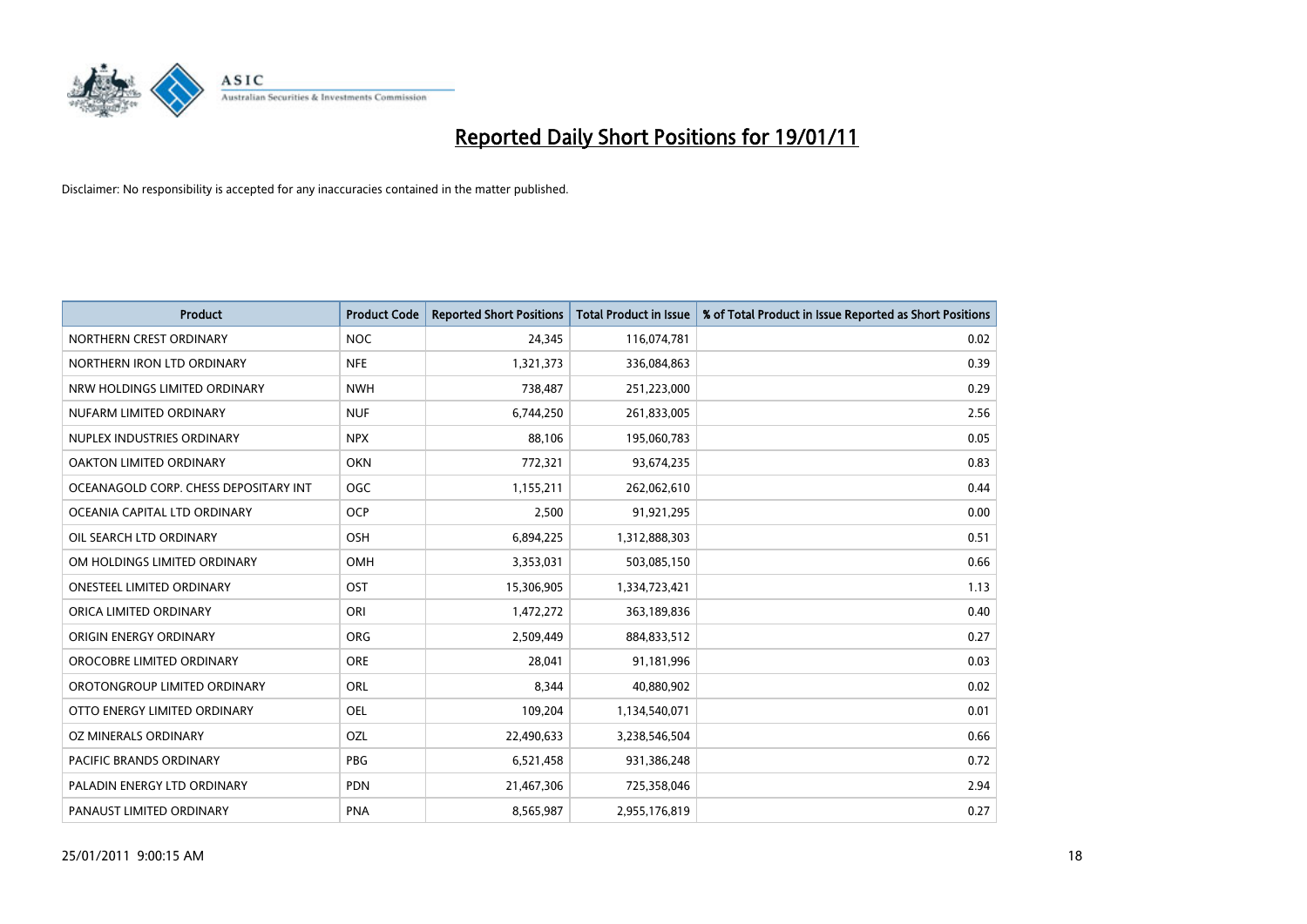

| <b>Product</b>                | <b>Product Code</b> | <b>Reported Short Positions</b> | Total Product in Issue | % of Total Product in Issue Reported as Short Positions |
|-------------------------------|---------------------|---------------------------------|------------------------|---------------------------------------------------------|
| PANORAMIC RESOURCES ORDINARY  | PAN                 | 1,327,420                       | 206,500,342            | 0.64                                                    |
| PAPERLINX LIMITED ORDINARY    | <b>PPX</b>          | 21,159,777                      | 603,580,761            | 3.51                                                    |
| PAPILLON RES LTD ORDINARY     | PIR                 | 202,565                         | 179,389,030            | 0.11                                                    |
| PATTIES FOODS LTD ORDINARY    | PFL                 |                                 | 138,908,853            | 0.00                                                    |
| PEET LIMITED ORDINARY         | <b>PPC</b>          | 122,024                         | 302,965,804            | 0.04                                                    |
| PENINSULA ENERGY LTD ORDINARY | <b>PEN</b>          | 760,000                         | 1,943,189,657          | 0.04                                                    |
| PERILYA LIMITED ORDINARY      | PEM                 | 606,294                         | 526,075,563            | 0.11                                                    |
| PERPETUAL LIMITED ORDINARY    | <b>PPT</b>          | 2,312,051                       | 44,140,166             | 5.26                                                    |
| PERSEUS MINING LTD ORDINARY   | PRU                 | 895,346                         | 422,837,088            | 0.21                                                    |
| PETSEC ENERGY ORDINARY        | <b>PSA</b>          | 223,332                         | 231,283,622            | 0.10                                                    |
| PHARMAXIS LTD ORDINARY        | <b>PXS</b>          | 1,159,942                       | 226,127,809            | 0.52                                                    |
| PHOTON GROUP LTD ORDINARY     | PGA                 | 250,510                         | 1,540,543,357          | 0.02                                                    |
| PIKE RIVER COAL ORDINARY      | <b>PRC</b>          | 257,595                         | 405,513,933            | 0.06                                                    |
| PLATINUM ASSET ORDINARY       | <b>PTM</b>          | 6,105,657                       | 561,347,878            | 1.06                                                    |
| PLATINUM AUSTRALIA ORDINARY   | <b>PLA</b>          | 6,105,169                       | 392,430,039            | 1.57                                                    |
| PLATINUM CAPITAL LTD ORDINARY | <b>PMC</b>          |                                 | 163,732,888            | 0.00                                                    |
| PLUTON RESOURCES ORDINARY     | PLV                 | 29,234                          | 179,457,362            | 0.02                                                    |
| PMP LIMITED ORDINARY          | <b>PMP</b>          | 183,695                         | 335,338,483            | 0.04                                                    |
| PORT BOUVARD LIMITED ORDINARY | PBD                 | 6,754                           | 593,868,295            | 0.00                                                    |
| PREMIER INVESTMENTS ORDINARY  | <b>PMV</b>          | 217,301                         | 155,030,045            | 0.14                                                    |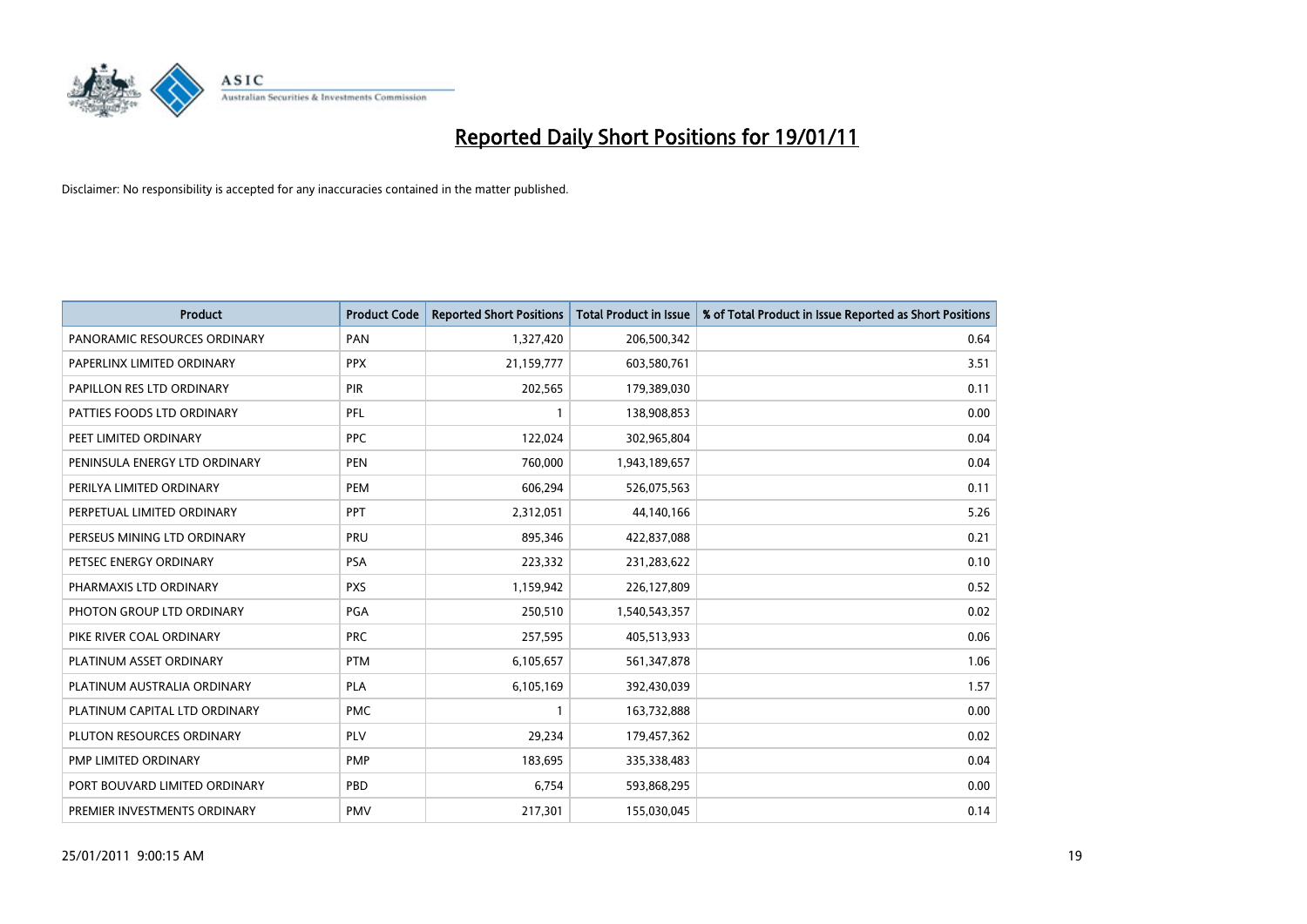

| Product                              | <b>Product Code</b> | <b>Reported Short Positions</b> | <b>Total Product in Issue</b> | % of Total Product in Issue Reported as Short Positions |
|--------------------------------------|---------------------|---------------------------------|-------------------------------|---------------------------------------------------------|
| PRIMARY HEALTH CARE ORDINARY         | <b>PRY</b>          | 9,935,881                       | 496,043,188                   | 2.00                                                    |
| PRIME INFR GROUP. STAPLED SECURITIES | PIH                 | 308,735                         | 351,776,795                   | 0.09                                                    |
| PRIME MEDIA GRP LTD ORDINARY         | <b>PRT</b>          | 2                               | 366,330,303                   | 0.00                                                    |
| PROGEN PHARMACEUTIC ORDINARY         | PGL                 | 151,596                         | 24,709,097                    | 0.61                                                    |
| PROGRAMMED ORDINARY                  | <b>PRG</b>          | 269,230                         | 118,169,908                   | 0.23                                                    |
| PSIVIDA CORP CDI 1:1                 | <b>PVA</b>          | 6,878                           | 7,656,004                     | 0.09                                                    |
| <b>QANTAS AIRWAYS ORDINARY</b>       | QAN                 | 21,975,359                      | 2,265,123,620                 | 0.98                                                    |
| OBE INSURANCE GROUP ORDINARY         | <b>OBE</b>          | 17,375,520                      | 1,051,710,910                 | 1.64                                                    |
| OR NATIONAL LIMITED ORDINARY         | <b>ORN</b>          | 19,960,707                      | 2,440,000,000                 | 0.78                                                    |
| RAMELIUS RESOURCES ORDINARY          | <b>RMS</b>          | 37,248                          | 291,208,795                   | 0.01                                                    |
| RAMSAY HEALTH CARE ORDINARY          | <b>RHC</b>          | 2,075,375                       | 202,081,252                   | 1.02                                                    |
| RANGE RESOURCES LTD ORDINARY         | <b>RRS</b>          | 1,207,104                       | 1,227,748,826                 | 0.10                                                    |
| <b>RCR TOMLINSON ORDINARY</b>        | <b>RCR</b>          | 68,067                          | 131,892,672                   | 0.05                                                    |
| <b>REA GROUP ORDINARY</b>            | <b>REA</b>          | 28,603                          | 129,691,280                   | 0.01                                                    |
| RECKON LIMITED ORDINARY              | <b>RKN</b>          | 1,982                           | 133,384,060                   | 0.00                                                    |
| RED FORK ENERGY ORDINARY             | <b>RFE</b>          | 7,696                           | 139,535,000                   | 0.01                                                    |
| REDFLEX HOLDINGS ORDINARY            | <b>RDF</b>          | 858                             | 110,345,599                   | 0.00                                                    |
| <b>REED RESOURCES LTD ORDINARY</b>   | <b>RDR</b>          | 268,205                         | 193,271,768                   | 0.14                                                    |
| <b>REGIS RESOURCES ORDINARY</b>      | <b>RRL</b>          | 1,375,569                       | 430,743,915                   | 0.32                                                    |
| RESMED INC CDI 10:1                  | <b>RMD</b>          | 7,862,786                       | 1,516,163,980                 | 0.52                                                    |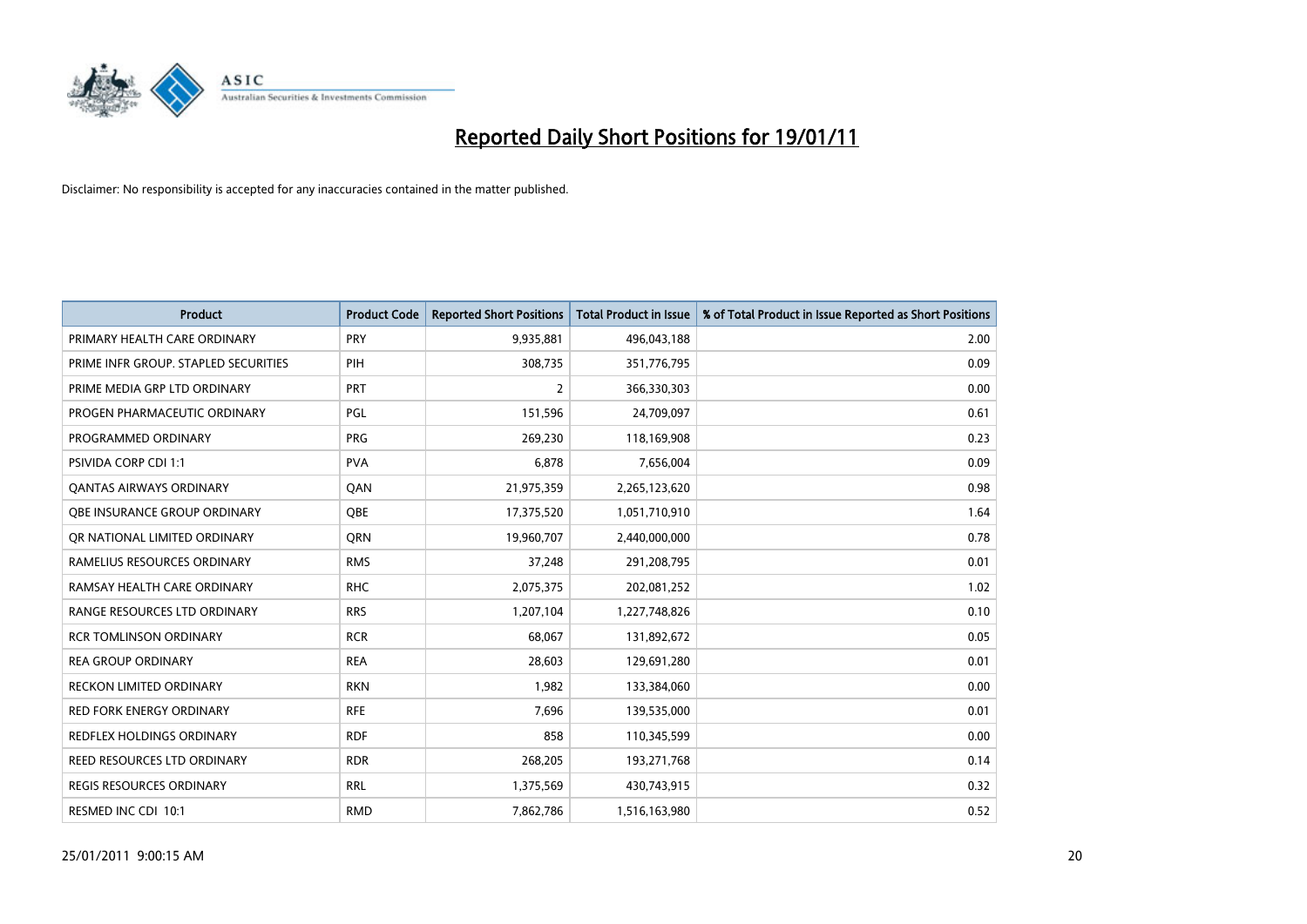

| <b>Product</b>                      | <b>Product Code</b> | <b>Reported Short Positions</b> | Total Product in Issue | % of Total Product in Issue Reported as Short Positions |
|-------------------------------------|---------------------|---------------------------------|------------------------|---------------------------------------------------------|
| <b>RESOLUTE MINING ORDINARY</b>     | <b>RSG</b>          | 3,110,021                       | 464,925,930            | 0.66                                                    |
| RESOURCE AND INVEST. ORDINARY       | <b>RNI</b>          | 16,600                          | 119,155,974            | 0.01                                                    |
| <b>RESOURCE GENERATION ORDINARY</b> | <b>RES</b>          | 352,789                         | 243,900,530            | 0.14                                                    |
| RETAIL FOOD GROUP ORDINARY          | <b>RFG</b>          | 1,746                           | 107,275,258            | 0.00                                                    |
| REVERSE CORP LIMITED ORDINARY       | <b>REF</b>          | 25,141                          | 92,382,175             | 0.03                                                    |
| REX MINERALS LIMITED ORDINARY       | <b>RXM</b>          | 80.000                          | 150,317,460            | 0.05                                                    |
| RHG LIMITED ORDINARY                | <b>RHG</b>          | 59,675                          | 318,745,978            | 0.01                                                    |
| RIDLEY CORPORATION ORDINARY         | <b>RIC</b>          | 53,937                          | 307,817,071            | 0.02                                                    |
| RIO TINTO LIMITED ORDINARY          | <b>RIO</b>          | 15,273,423                      | 435,758,720            | 3.49                                                    |
| RIVERCITY MOTORWAY STAPLED          | <b>RCY</b>          | 132,000                         | 957,010,115            | 0.01                                                    |
| RIVERSDALE MINING ORDINARY          | <b>RIV</b>          | 1,223,001                       | 236,696,188            | 0.51                                                    |
| ROC OIL COMPANY ORDINARY            | <b>ROC</b>          | 6,122,914                       | 713,154,560            | 0.87                                                    |
| RP DATA LTD ORDINARY                | <b>RPX</b>          | 160,291                         | 149,246,421            | 0.11                                                    |
| <b>RURALCO HOLDINGS ORDINARY</b>    | <b>RHL</b>          | 70,270                          | 55,019,284             | 0.13                                                    |
| SAI GLOBAL LIMITED ORDINARY         | SAI                 | 171,829                         | 197,910,346            | 0.06                                                    |
| SALMAT LIMITED ORDINARY             | <b>SLM</b>          | 79,686                          | 159,749,049            | 0.05                                                    |
| SANDFIRE RESOURCES ORDINARY         | <b>SFR</b>          | 18,420                          | 148,167,539            | 0.01                                                    |
| SANTOS LTD ORDINARY                 | <b>STO</b>          | 4,688,373                       | 874,177,027            | 0.51                                                    |
| SARACEN MINERAL ORDINARY            | SAR                 | 392,300                         | 492,151,415            | 0.06                                                    |
| SDI LIMITED ORDINARY                | SDI                 | 4,828                           | 118,865,530            | 0.00                                                    |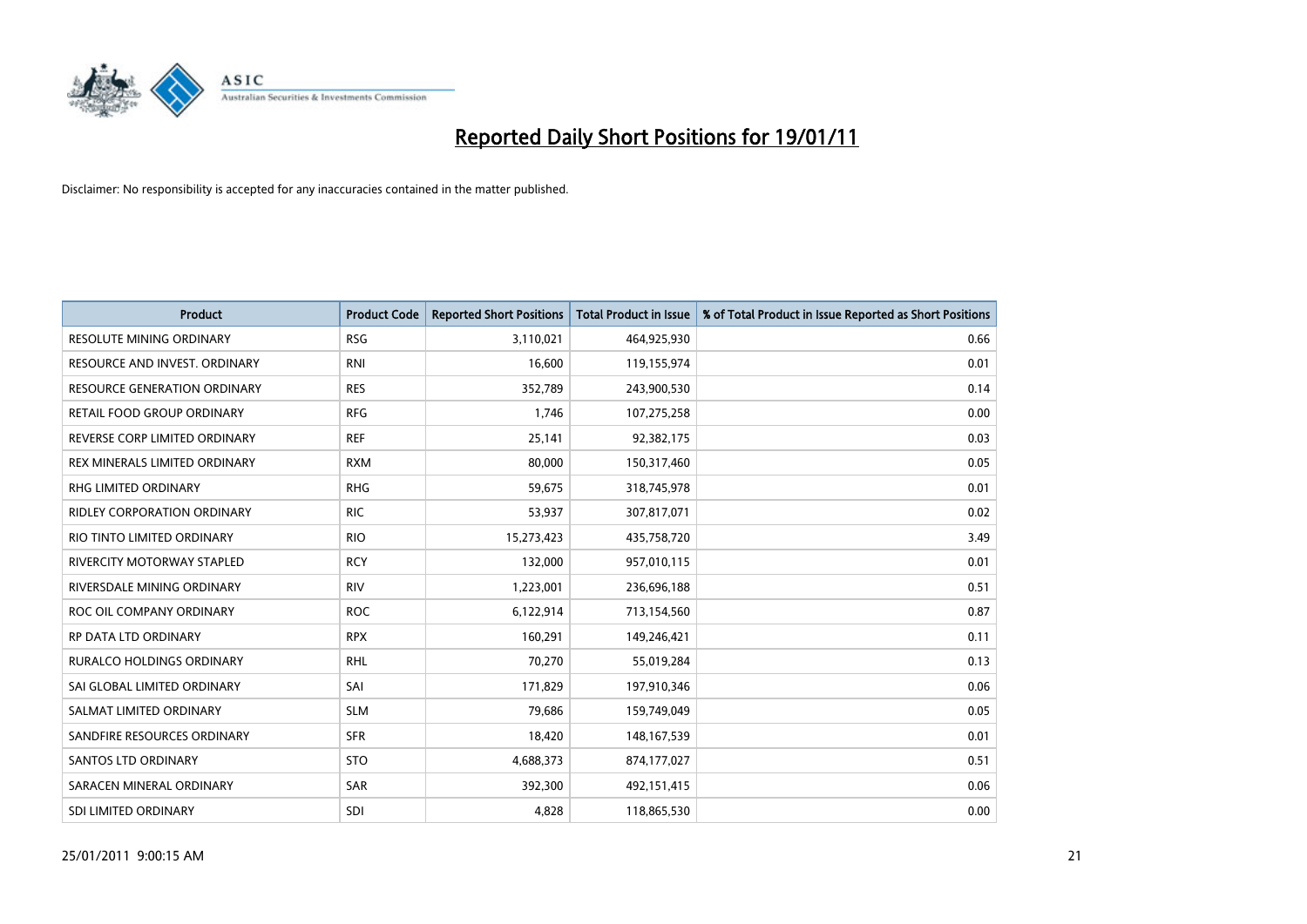

| <b>Product</b>                           | <b>Product Code</b> | <b>Reported Short Positions</b> | Total Product in Issue | % of Total Product in Issue Reported as Short Positions |
|------------------------------------------|---------------------|---------------------------------|------------------------|---------------------------------------------------------|
| SEDGMAN LIMITED ORDINARY                 | <b>SDM</b>          | 323,457                         | 207,997,898            | 0.15                                                    |
| SEEK LIMITED ORDINARY                    | <b>SEK</b>          | 3,189,629                       | 336,584,488            | 0.94                                                    |
| SENETAS CORPORATION ORDINARY             | <b>SEN</b>          | 756,999                         | 463,105,195            | 0.16                                                    |
| SERVCORP LIMITED ORDINARY                | SRV                 | 154,460                         | 98,440,807             | 0.15                                                    |
| SERVICE STREAM ORDINARY                  | <b>SSM</b>          | 344,663                         | 283,418,867            | 0.12                                                    |
| SEVEN GROUP HOLDINGS ORDINARY            | <b>SVW</b>          | 288,105                         | 305,410,281            | 0.10                                                    |
| SIGMA PHARMACEUTICAL ORDINARY            | <b>SIP</b>          | 11,104,173                      | 1,178,626,572          | 0.94                                                    |
| SILEX SYSTEMS ORDINARY                   | <b>SLX</b>          | 174,690                         | 166,106,391            | 0.10                                                    |
| SILVER LAKE RESOURCE ORDINARY            | <b>SLR</b>          | 324,933                         | 178,882,838            | 0.18                                                    |
| SIMS METAL MGMT LTD ORDINARY             | SGM                 | 3,511,662                       | 204,921,757            | 1.70                                                    |
| SINGAPORE TELECOMM. CHESS DEPOSITARY INT | SGT                 | 4,380,288                       | 323,457,097            | 1.34                                                    |
| SKILLED GROUP LTD ORDINARY               | <b>SKE</b>          | 280,324                         | 190,738,408            | 0.14                                                    |
| SKY CITY ENTERTAIN, ORDINARY             | <b>SKC</b>          | 3,130,742                       | 575,114,687            | 0.54                                                    |
| <b>SKY NETWORK ORDINARY</b>              | <b>SKT</b>          | 258,144                         | 389,139,785            | 0.07                                                    |
| SMS MANAGEMENT, ORDINARY                 | <b>SMX</b>          | 146,087                         | 67,661,358             | 0.23                                                    |
| SONIC HEALTHCARE ORDINARY                | <b>SHL</b>          | 5,970,856                       | 388,429,875            | 1.56                                                    |
| SOUL PATTINSON (W.H) ORDINARY            | SOL                 | 29,609                          | 238,640,580            | 0.01                                                    |
| SP AUSNET STAPLED SECURITIES             | <b>SPN</b>          | 9,140,293                       | 2,795,115,439          | 0.32                                                    |
| SPARK INFRASTRUCTURE STAPLED NOTE & UNIT | SKI                 | 9,398,524                       | 1,326,734,264          | 0.70                                                    |
| SPDR 200 FUND ETF UNITS                  | STW                 | 8                               | 58,239,159             | 0.00                                                    |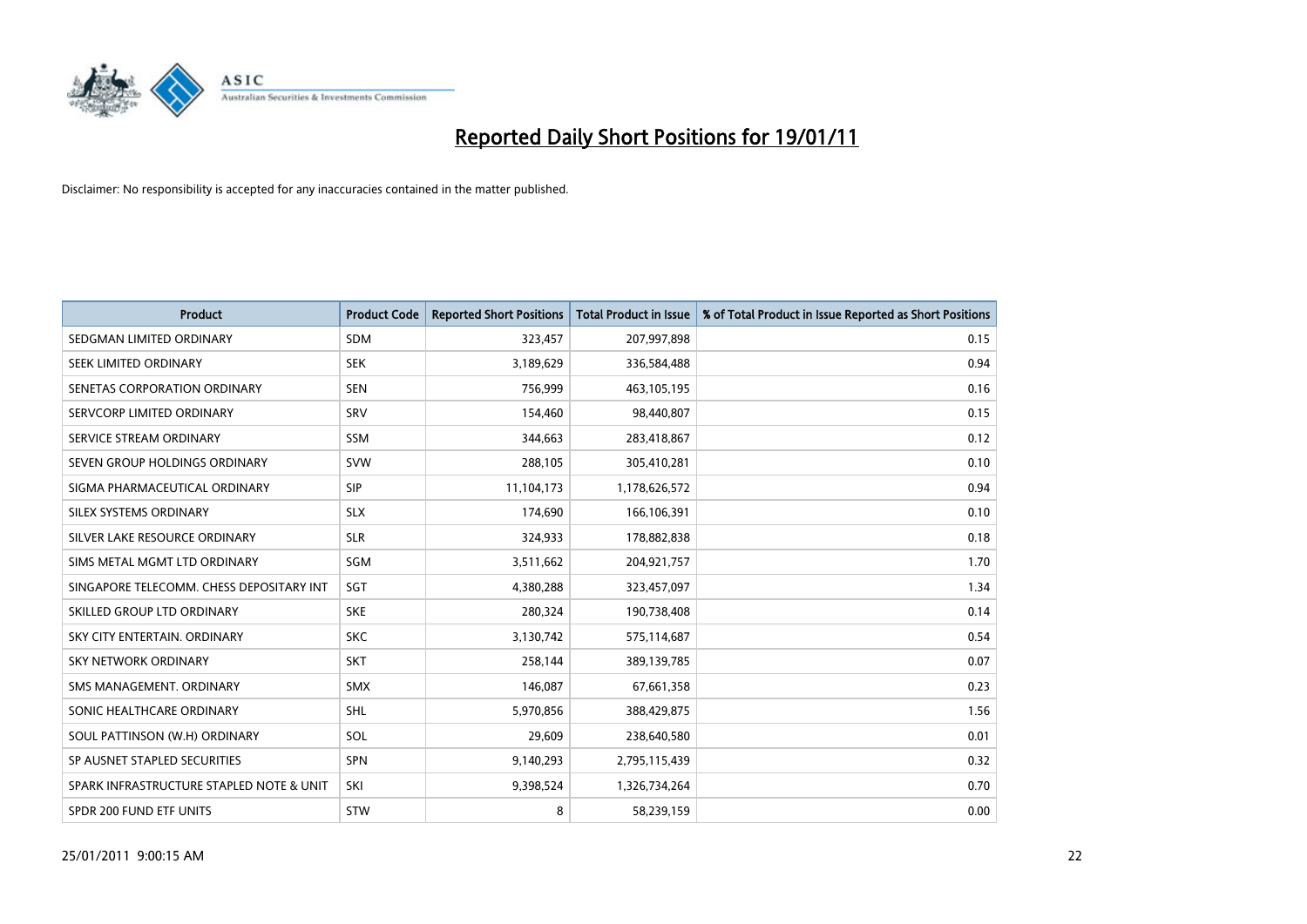

| <b>Product</b>                | <b>Product Code</b> | <b>Reported Short Positions</b> | Total Product in Issue | % of Total Product in Issue Reported as Short Positions |
|-------------------------------|---------------------|---------------------------------|------------------------|---------------------------------------------------------|
| SPECIALTY FASHION ORDINARY    | <b>SFH</b>          | 1,522,023                       | 191,268,264            | 0.79                                                    |
| SPHERE MINERALS LTD ORDINARY  | <b>SPH</b>          | 7,507                           | 171,348,151            | 0.00                                                    |
| SPOTLESS GROUP LTD ORDINARY   | <b>SPT</b>          | 3,074,635                       | 261,070,153            | 1.17                                                    |
| ST BARBARA LIMITED ORDINARY   | <b>SBM</b>          | 3,227,579                       | 325,615,389            | 1.00                                                    |
| STAGING CONNECTIONS ORDINARY  | <b>STG</b>          | 2,917,189                       | 78,317,726             | 3.72                                                    |
| STANMORE COAL LTD ORDINARY    | <b>SMR</b>          | 19.303                          | 86,750,738             | 0.02                                                    |
| STH AMERICAN COR LTD ORDINARY | SAY                 | 9,200                           | 233,651,371            | 0.00                                                    |
| STHN CROSS MEDIA ORDINARY     | SXL                 | 457,397                         | 378,827,750            | 0.11                                                    |
| STOCKLAND UNITS/ORD STAPLED   | SGP                 | 11,565,925                      | 2,383,036,717          | 0.46                                                    |
| STRAITS RESOURCES ORDINARY    | SRL                 | 3,069,932                       | 255,203,613            | 1.19                                                    |
| STRATEGIC ENERGY ORDINARY     | <b>SER</b>          | 30,000                          | 330,622,499            | 0.01                                                    |
| STW COMMUNICATIONS ORDINARY   | SGN                 | 375,519                         | 364,310,964            | 0.11                                                    |
| SUNCORP GROUP LTD ORDINARY    | <b>SUN</b>          | 3,657,211                       | 1,281,390,524          | 0.28                                                    |
| SUNDANCE RESOURCES ORDINARY   | SDL                 | 11,464,076                      | 2,711,645,932          | 0.43                                                    |
| SUNLAND GROUP LTD ORDINARY    | <b>SDG</b>          | 67,166                          | 226,093,183            | 0.02                                                    |
| SUPER RET REP LTD ORDINARY    | SUL                 | 104,818                         | 129,002,619            | 0.08                                                    |
| SWICK MINING ORDINARY         | <b>SWK</b>          | 1,548                           | 236,724,970            | 0.00                                                    |
| SYMEX HOLDINGS ORDINARY       | <b>SYM</b>          | 6,633                           | 125,037,628            | 0.01                                                    |
| TABCORP HOLDINGS LTD ORDINARY | <b>TAH</b>          | 1,549,204                       | 684,918,140            | 0.23                                                    |
| TALENT2 INTERNATION ORDINARY  | <b>TWO</b>          | $\overline{7}$                  | 141,694,125            | 0.00                                                    |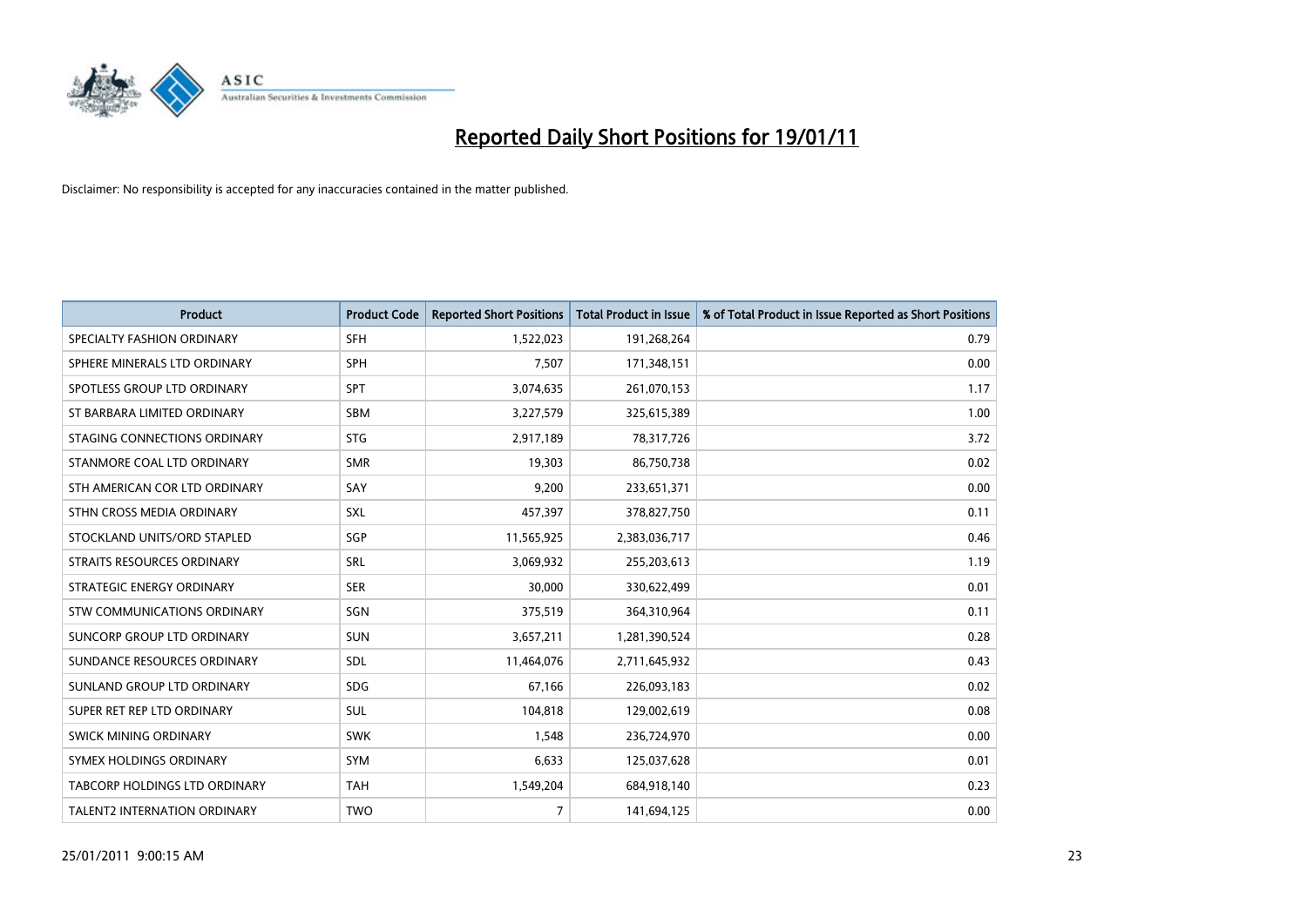

| <b>Product</b>                   | <b>Product Code</b> | <b>Reported Short Positions</b> | Total Product in Issue | % of Total Product in Issue Reported as Short Positions |
|----------------------------------|---------------------|---------------------------------|------------------------|---------------------------------------------------------|
| TANAMI GOLD NL ORDINARY          | <b>TAM</b>          | 14,258                          | 260,947,676            | 0.01                                                    |
| TAP OIL LIMITED ORDINARY         | <b>TAP</b>          | 421,958                         | 240,967,311            | 0.18                                                    |
| TASSAL GROUP LIMITED ORDINARY    | <b>TGR</b>          | 131,457                         | 146,304,404            | 0.08                                                    |
| TATTS GROUP LTD ORDINARY         | <b>TTS</b>          | 10,976,571                      | 1,300,888,465          | 0.83                                                    |
| <b>TECHNOLOGY ONE ORDINARY</b>   | <b>TNE</b>          | 12                              | 303,098,455            | 0.00                                                    |
| TELECOM CORPORATION ORDINARY     | <b>TEL</b>          | 17,771,664                      | 1,924,622,088          | 0.92                                                    |
| TELSTRA CORPORATION, ORDINARY    | <b>TLS</b>          | 9,610,068                       | 12,443,074,357         | 0.07                                                    |
| TEN NETWORK HOLDINGS ORDINARY    | <b>TEN</b>          | 13,991,850                      | 1,045,236,720          | 1.34                                                    |
| TERANGA GOLD CORP CDI 1:1        | <b>TGZ</b>          | 80,340                          | 156,154,864            | 0.05                                                    |
| TERRAMIN AUSTRALIA, ORDINARY     | <b>TZN</b>          | 260,436                         | 167,315,574            | 0.15                                                    |
| TFS CORPORATION LTD ORDINARY     | <b>TFC</b>          | 64,248                          | 227,360,909            | 0.02                                                    |
| THE REJECT SHOP ORDINARY         | <b>TRS</b>          | 275,452                         | 26,033,570             | 1.07                                                    |
| THOR MINING PLC CHESS DEPOSITARY | <b>THR</b>          | 2,307                           | 288,754,017            | 0.00                                                    |
| THORN GROUP LIMITED ORDINARY     | <b>TGA</b>          | 2,361                           | 129,858,924            | 0.00                                                    |
| THUNDELARRA EXPLOR, ORDINARY     | <b>THX</b>          | 7,712                           | 153,412,482            | 0.01                                                    |
| <b>TIGER RESOURCES ORDINARY</b>  | <b>TGS</b>          | 163,189                         | 597,373,151            | 0.03                                                    |
| TIMBERCORP LIMITED ORDINARY      | <b>TIM</b>          | 90,074                          | 352,071,429            | 0.02                                                    |
| TISHMAN SPEYER UNITS             | <b>TSO</b>          | 74,427                          | 338,440,904            | 0.02                                                    |
| TNG LIMITED ORDINARY             | <b>TNG</b>          | 4,321                           | 258,055,076            | 0.00                                                    |
| TOLL HOLDINGS LTD ORDINARY       | <b>TOL</b>          | 13,672,704                      | 706,577,616            | 1.94                                                    |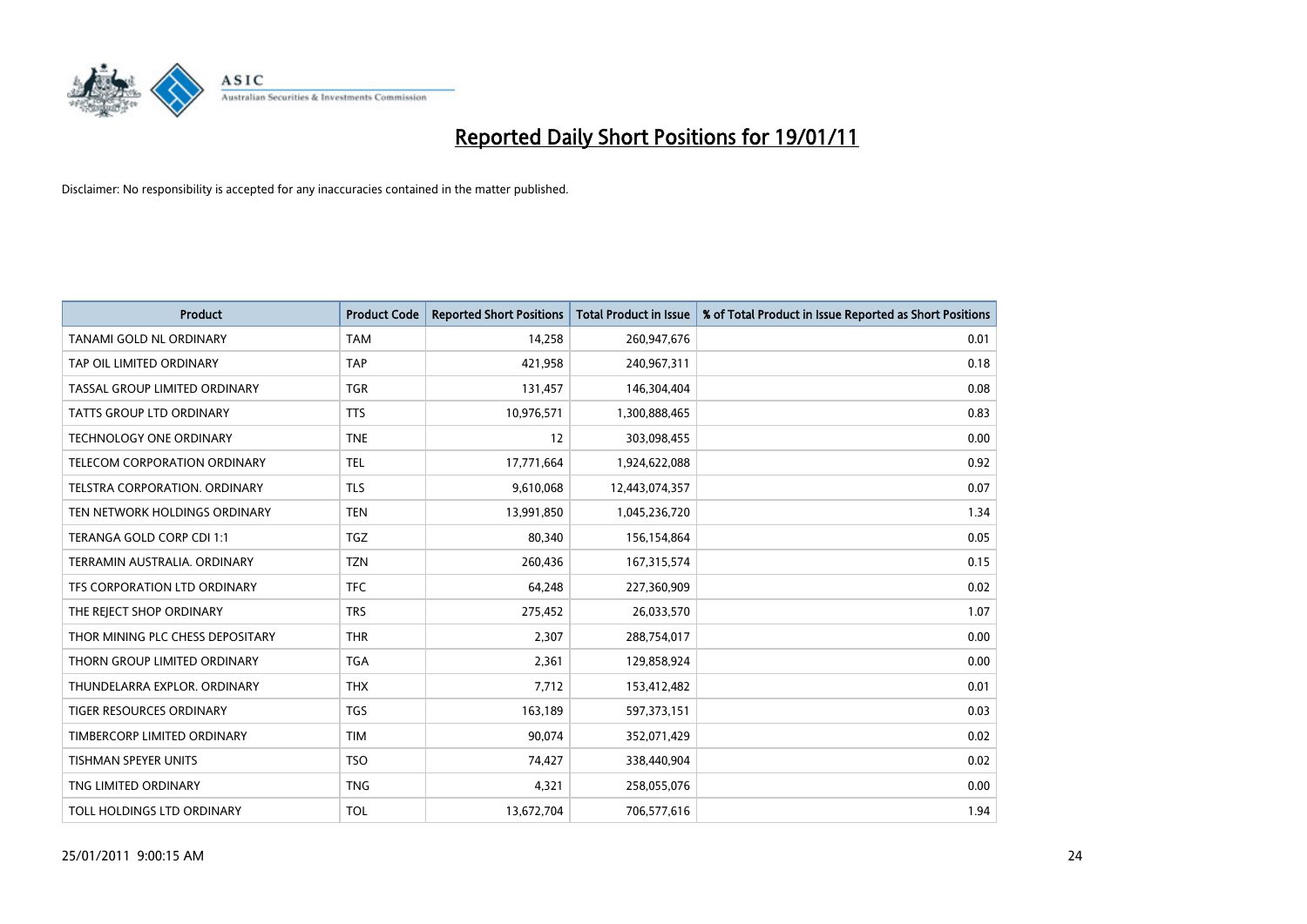

| <b>Product</b>                            | <b>Product Code</b> | <b>Reported Short Positions</b> | <b>Total Product in Issue</b> | % of Total Product in Issue Reported as Short Positions |
|-------------------------------------------|---------------------|---------------------------------|-------------------------------|---------------------------------------------------------|
| TORO ENERGY LIMITED ORDINARY              | <b>TOE</b>          | 106,317                         | 964,936,676                   | 0.01                                                    |
| TOWER AUSTRALIA ORDINARY                  | <b>TAL</b>          | 185,471                         | 419,652,394                   | 0.05                                                    |
| <b>TOWER LIMITED ORDINARY</b>             | <b>TWR</b>          | 690,119                         | 260,925,911                   | 0.26                                                    |
| TOX FREE SOLUTIONS ORDINARY               | <b>TOX</b>          | 90,798                          | 91,855,500                    | 0.09                                                    |
| TPG TELECOM LIMITED ORDINARY              | <b>TPM</b>          | 3,346,350                       | 775,522,421                   | 0.42                                                    |
| TRANSFIELD SERV INFR STAPLED SECURITIES   | <b>TSI</b>          | 209,227                         | 434,862,971                   | 0.05                                                    |
| <b>TRANSFIELD SERVICES ORDINARY</b>       | <b>TSE</b>          | 1,765,987                       | 516,941,447                   | 0.34                                                    |
| TRANSPACIFIC INDUST. ORDINARY             | <b>TPI</b>          | 19,919,030                      | 960,638,735                   | 2.07                                                    |
| TRANSURBAN GROUP TRIPLE STAPLED SEC.      | <b>TCL</b>          | 1,404,866                       | 1,441,290,633                 | 0.10                                                    |
| TRINITY GROUP STAPLED SECURITIES          | <b>TCO</b>          | 3,419                           | 231,701,539                   | 0.00                                                    |
| TROY RESOURCES NL ORDINARY                | <b>TRY</b>          | 64,325                          | 87,494,823                    | 0.07                                                    |
| UGL LIMITED ORDINARY                      | UGL                 | 6,123,145                       | 166,028,705                   | 3.70                                                    |
| UNILIFE CORPORATION CDI US PROHIBITED     | <b>UNS</b>          | 1,097,087                       | 272,744,111                   | 0.39                                                    |
| <b>UXC LIMITED ORDINARY</b>               | <b>UXC</b>          | 14,631                          | 305,789,718                   | 0.00                                                    |
| VALAD PROPERTY GROUP STAPLED US PROHIBIT. | <b>VPG</b>          | 3,875,120                       | 115,108,116                   | 3.36                                                    |
| <b>VDM GROUP LIMITED ORDINARY</b>         | <b>VMG</b>          | 11,116                          | 193,127,749                   | 0.01                                                    |
| <b>VENTURE MINERALS ORDINARY</b>          | <b>VMS</b>          | 6,500                           | 220,943,592                   | 0.00                                                    |
| VIRGIN BLUE HOLDINGS ORDINARY             | <b>VBA</b>          | 8,425,829                       | 2,210,197,600                 | 0.38                                                    |
| <b>VISION GROUP HLDGS ORDINARY</b>        | <b>VGH</b>          | 78,000                          | 73,583,806                    | 0.11                                                    |
| VITA GROUP LTD ORDINARY                   | <b>VTG</b>          | 75,190                          | 142,499,800                   | 0.05                                                    |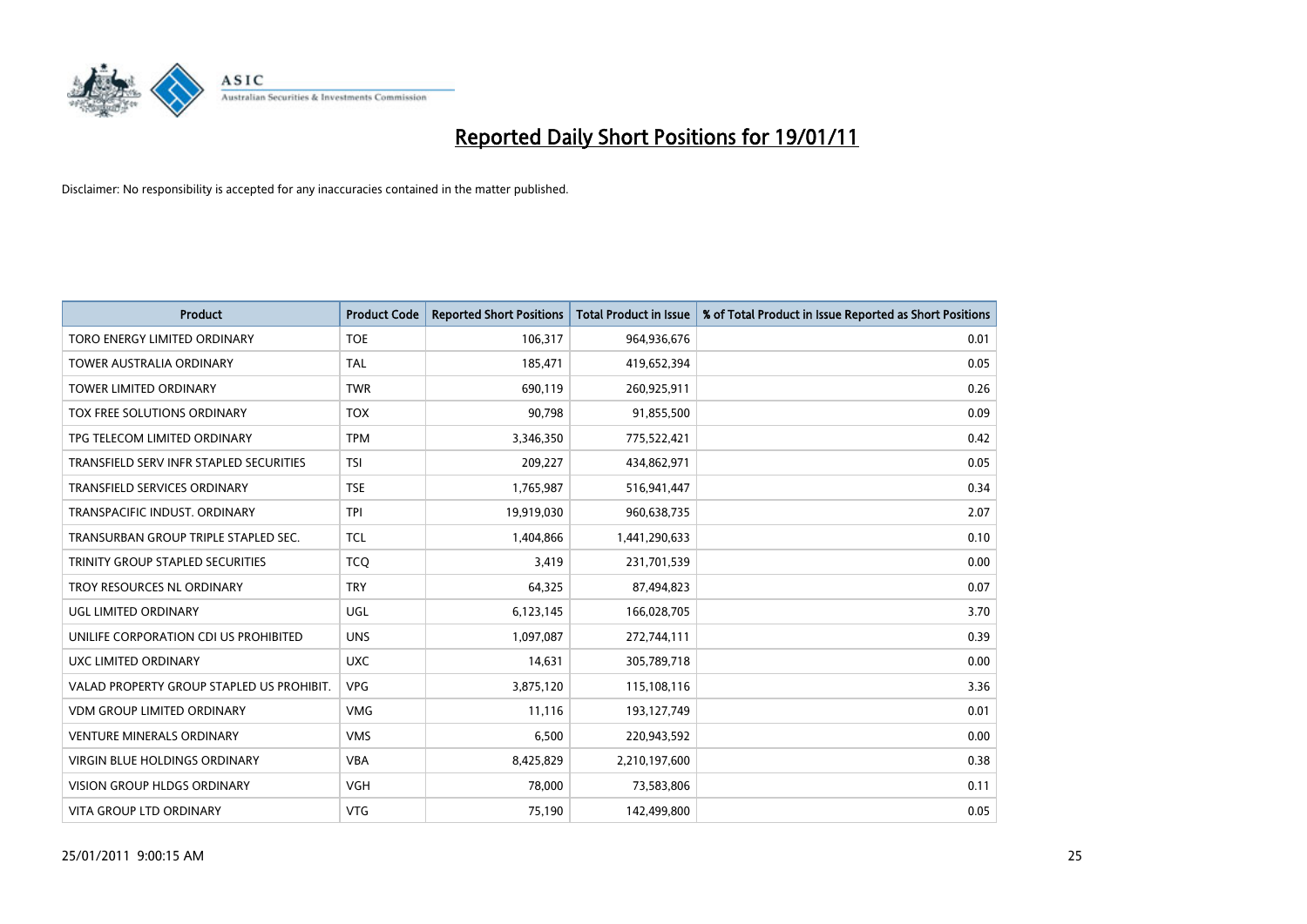

| <b>Product</b>                         | <b>Product Code</b> | <b>Reported Short Positions</b> | <b>Total Product in Issue</b> | % of Total Product in Issue Reported as Short Positions |
|----------------------------------------|---------------------|---------------------------------|-------------------------------|---------------------------------------------------------|
| VITERRA INC CDI 1:1                    | <b>VTA</b>          | 4,177                           | 68,629,939                    | 0.01                                                    |
| <b>WAREHOUSE GROUP ORDINARY</b>        | <b>WHS</b>          | 37,636                          | 311,195,868                   | 0.01                                                    |
| <b>WATPAC LIMITED ORDINARY</b>         | <b>WTP</b>          | 291,521                         | 183,341,382                   | 0.14                                                    |
| <b>WDS LIMITED ORDINARY</b>            | <b>WDS</b>          | 703                             | 143,107,458                   | 0.00                                                    |
| <b>WEBIET LIMITED ORDINARY</b>         | <b>WEB</b>          | 87,316                          | 77,661,278                    | 0.12                                                    |
| WESFARMERS LIMITED ORDINARY            | <b>WES</b>          | 20,835,589                      | 1,005,185,775                 | 2.04                                                    |
| WESFARMERS LIMITED PARTIALLY PROTECTED | <b>WESN</b>         | 1,070,163                       | 151,886,387                   | 0.69                                                    |
| WEST AUSTRALIAN NEWS ORDINARY          | <b>WAN</b>          | 8,158,214                       | 219,668,970                   | 3.72                                                    |
| <b>WESTERN AREAS NL ORDINARY</b>       | <b>WSA</b>          | 7,757,457                       | 179,735,899                   | 4.31                                                    |
| WESTERN DESERT RES. ORDINARY           | <b>WDR</b>          | 948                             | 154,684,108                   | 0.00                                                    |
| WESTFIELD GROUP ORD/UNIT STAPLED SEC   | <b>WDC</b>          | 8,717,023                       | 2,308,988,539                 | 0.34                                                    |
| WESTFIELD RETAIL TST UNIT STAPLED      | <b>WRT</b>          | 3,029,047                       | 3,054,166,195                 | 0.10                                                    |
| WESTPAC BANKING CORP ORDINARY          | <b>WBC</b>          | 27,242,453                      | 3,008,624,301                 | 0.88                                                    |
| WHITE ENERGY COMPANY ORDINARY          | <b>WEC</b>          | 2,033,414                       | 313,437,011                   | 0.66                                                    |
| <b>WHITEHAVEN COAL ORDINARY</b>        | <b>WHC</b>          | 1,732,469                       | 493,700,070                   | 0.35                                                    |
| WHK GROUP LIMITED ORDINARY             | <b>WHG</b>          | 34,194                          | 265,142,652                   | 0.01                                                    |
| WINDIMURRA VANADIUM ORDINARY           | <b>WVL</b>          | 163,685                         | 154,278,674                   | 0.11                                                    |
| WOODSIDE PETROLEUM ORDINARY            | <b>WPL</b>          | 3,472,534                       | 783,401,631                   | 0.44                                                    |
| WOOLWORTHS LIMITED ORDINARY            | <b>WOW</b>          | 3,017,182                       | 1,212,888,209                 | 0.23                                                    |
| WORLEYPARSONS LTD ORDINARY             | <b>WOR</b>          | 4,615,543                       | 240,206,129                   | 1.88                                                    |